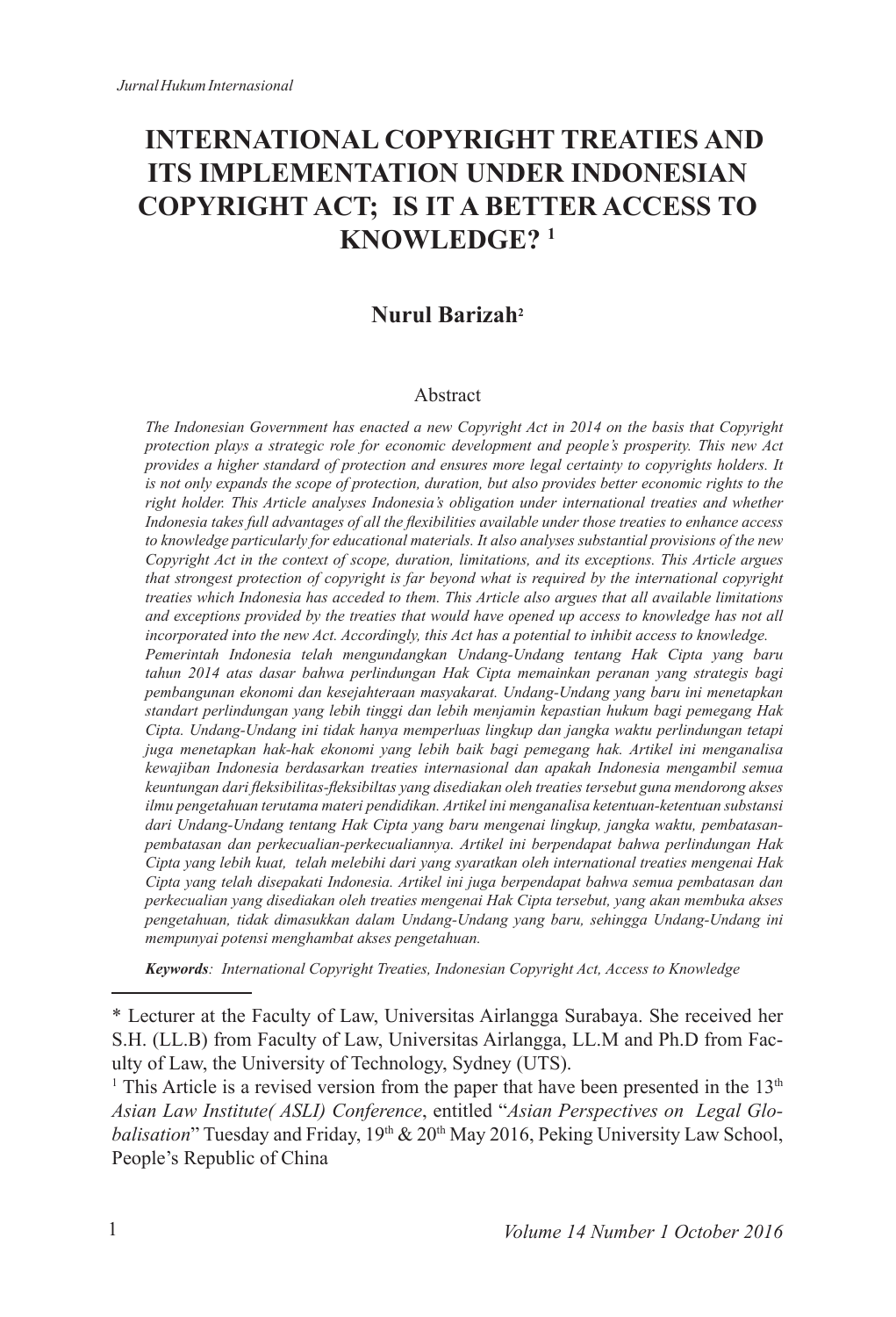## **I. INTRODUCTION**

By the end of 2014, the Indonesian Government has enacted a new Act on Copyright.<sup>3</sup> This new Act replaces the old Act on Copyright of 2002<sup>4</sup>, with the main objective to response to the rapid development of creative economy industries, communication and information technologies. The Government argued that creative economy together with the development of communication and information technologies requires copyright protection in order to contribute to the national economic development and people's prosperity.<sup>6</sup> Because of that, there are a number of substantial changes under the new Copyright Act and the spirit behind such changes is to provide better economic rights for creative industries, neighboring rights, and strong enforcement mechanism.

However, this paper focuses on the significant changes in the scope, the duration of protection, and the limitations and exceptions which are relevant to the access to knowledge and science. Compared to the old Act, for example, the new Act expands the scope of protection and extends the duration of protection for certain types of creation for lifetime of the authors plus 70 (seventy years) after the death of the authors.<sup>7</sup> It also provides improved economic rights to the authors and strengthens it through enforcement mechanism. Interestingly, this new Act mentions that it takes into account that national interest and international copyrights instruments to balance between the interest of authors, copyright holders and society.

From the above spirit and perspectives, it is important to examine whether the new Act still provides some flexibilities allowed by in-

 $5$  Explanatory Memoranda of the Copyright Act of 2014, paragraph 1.

<sup>&</sup>lt;sup>3</sup> The Act of the Republic Indonesia Number 28 of 2014 on Copyright, State Gazette of the Republic Indonesia of 2014 Number 266, Supplementary State Gazette of the Republic Indonesia Number 5599, entered into force on 16 October 2014.

<sup>&</sup>lt;sup>4</sup> The Act of The Act of the Republic Indonesia Number 19 of 2002 on Copyright, State Gazette of the Republic Indonesia of 2002 Number 85, Supplementary State Gazette of the Republic Indonesia Number 4220.

<sup>6</sup> *Ibid.*

<sup>&</sup>lt;sup>7</sup> This is the feature of the TRIPs-Plus Provisions sets up under Bilateral Free Trade Agreement, see in general in Jakkrith Kuanpoth, "TRIPs-Plus Rules under Free Trade Agreements; An Asian Perspective", in Christopher Heath and Anselm Kamperman Sanders (eds), *Intellectual Property and Free Trade Agreements*, Hart, 2007, p. 42;

<sup>&</sup>lt;sup>8</sup> See the explanatory Memoranda of the Act, paragraph 6.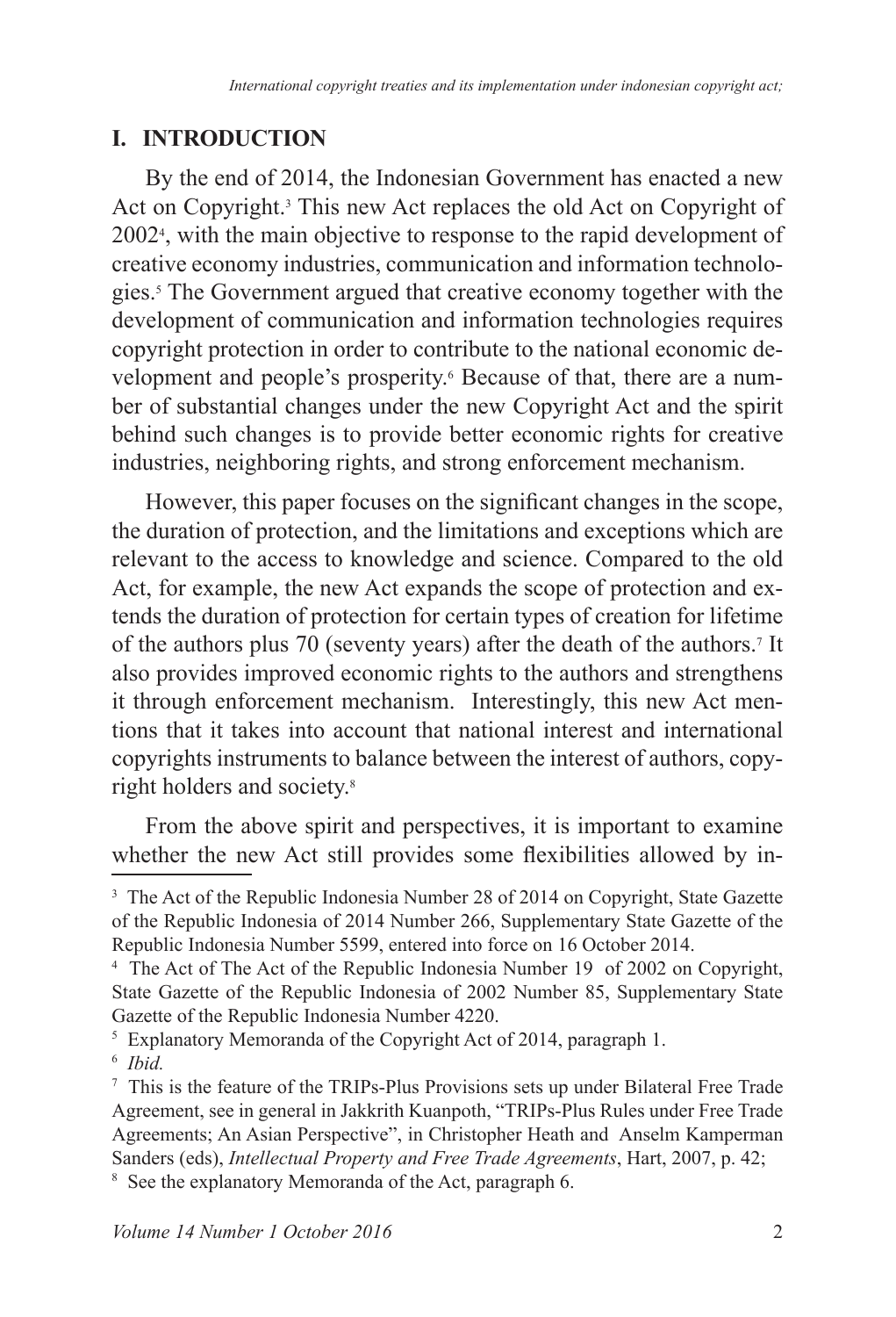ternational copyrights instruments to enhance access to knowledge in Indonesia,<sup>9</sup> or otherwise inhibit it. Access to knowledge is indispensable to develop the capacity of human resources in developing country Indonesia, and for that purpose, it is important to make education material accessible to the public. In fact, educational materials, particularly for higher education protected under the Copyright Act are not always affordable and available by academics and students in Indonesia. This condition can be seen as barrier to access to knowledge and science.<sup>10</sup>

Access to knowledge is protected under Article 27 of the Universal Declaration of Human Rights,<sup>11</sup> which provides a balance between the right of access and a right to protection of moral and material interests of the authors. Article 15 of the International Covenant of Economic Social and Cultural Rights also express the same thing. It clearly states that everyone has "the right to enjoy the benefit of scientific progress" and its application, and to benefit from the protection of the moral and material interests resulting from any scientific literary or artistic production of which he is the author."<sup>12</sup> Furthermore, the objectives of the

<sup>&</sup>lt;sup>9</sup> The International Copyright instruments provide some flexibilities, such as fair use doctrine to ensure availability and affordability of educational material. See also in Molly Land, "Rebalancing TRIPS", 33 Mich.J. Int'l L. 433 (2012). Available at:

<sup>&</sup>lt;http://repository.law.umich.edu/mjil/vol33/iss3/1> last visited March 2016; See also Carlos M. Correa, "TRIPs and TRIPs-Plus Protection and Impacts in Latin America" in Daniel Gervais (ed.), *Intellectual Property, Trade and Development; Strategies to Optimize Economic Development in a TRIPs-Plus Era*, Oxford University Press, 2007, pp. 221-257, p. 241

<sup>10</sup> Jakkrith Kuanpoth, Op.Cit.

<sup>&</sup>lt;sup>11</sup> The Universal Declaration on Human Rights adopted by the United Nations General Assembly on 10 December 1948 at the Palais de Chaillot, Paris. Article 27 of this Declaration stipulates that:

Everyone has the right freely to participate in the cultural life of the community, to enjoy the arts and to share in scientific advancement and its benefits.

Everyone has the right to the protection of the moral and material interests resulting from any scientific, literary or artistic production of which he is the author.

<sup>&</sup>lt;sup>12</sup> The International Covenant on Economic, Social and Cultural Rights (ICESCR) adopted by the United Nations General Assembly on 16 December 1966, and in force from 3 January 1976. The Article 15 of this Covenant states that:

<sup>1.</sup> The States Parties to the present Covenant recognize the right of everyone:

<sup>(</sup>a) To take part in cultural life;

 $\dot{\theta}$ ) To enjoy the benefits of scientific progress and its applications;

<sup>(</sup>c) To benefit from the protection of the moral and material interests resulting from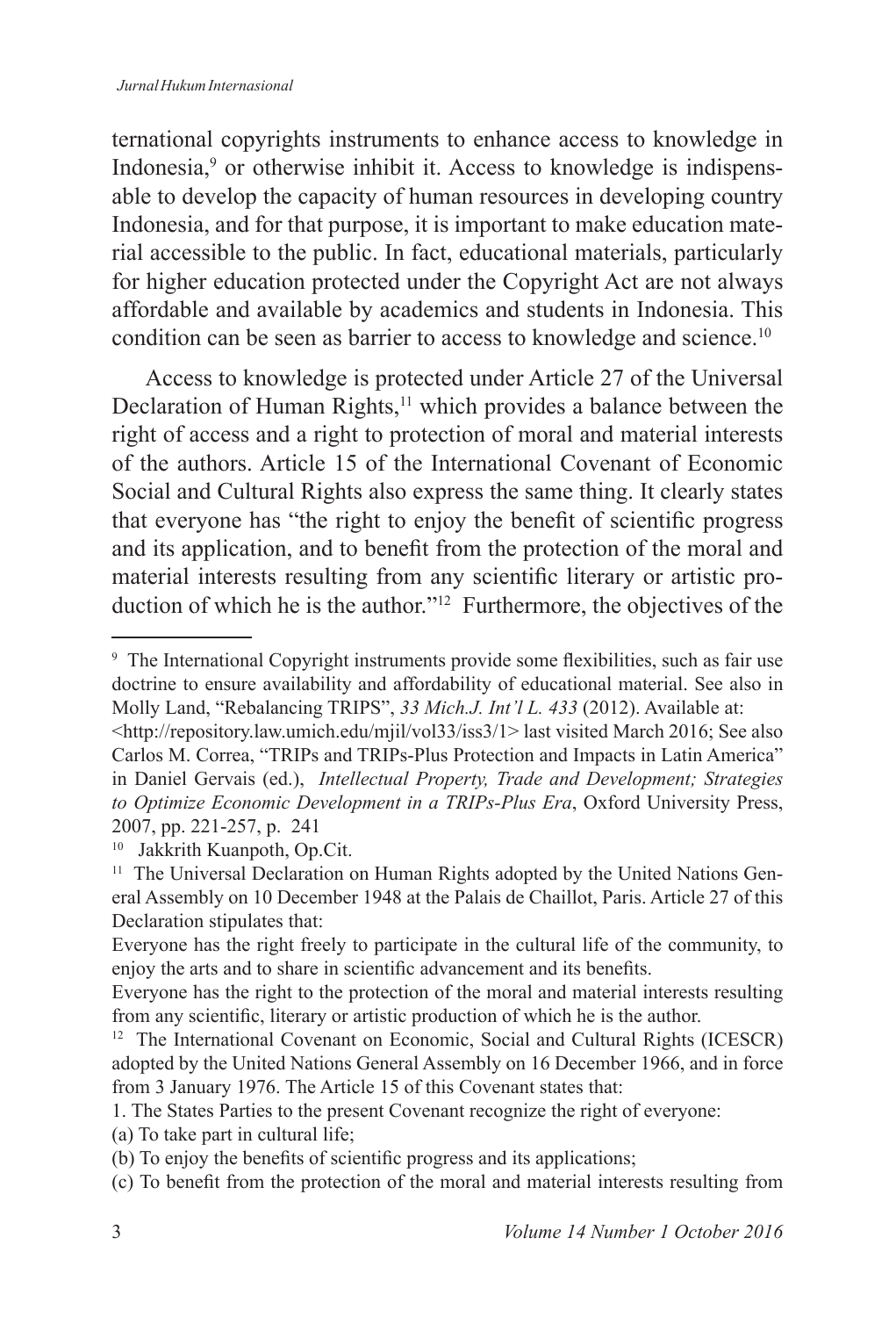TRIPs Agreement<sup>13</sup> as stipulated under Article 7 also states that:

The protection and enforcement of intellectual property rights should contribute to the promotion of technological innovation and to the transfer and dissemination of technology, to the mutual advantage of producers and users of technological knowledge and in a manner conducive to social and economic welfare, and to a balance of rights and obligations.

*Moreover, the Preamble of World Copyright Treaty also clearly recognizes "the need to maintain a balance between the rights of authors and the larger public interest, particularly education, research and access to information".<sup>14</sup>*

In principle, those international instruments emphases the balance between the private rights and public rights, however, they have not been given influence. It seems that international copyright instruments have developed in such a way to increasingly restrict access to educational material. As a response, there are various efforts have been proposed to safeguard the society to enjoy the arts and to share in scientific advancement and its benefits, such as through a review of the TRIPs Agreement, pressure for development Agenda in the WIPO and movement for Access to Knowledge Treaty.<sup>15</sup> Accordingly, it is impor-

4. The States Parties to the present Covenant recognize the benefits to be derived from the encouragement and development of international contacts and co-operation in the scientific and cultural fields

<sup>13</sup> Agreement on Trade Related Aspects of Intellectual Property Rights (TRIPs) of 1994. (Marrakesh Agreement Establishing the World Trade Organization, Annex 1C, 15 April 1994, 33 I.L.M. 1197, 1201 (entered into force on 1<sup>st</sup> January 1995).

<sup>14</sup> WIPO Copyright Treaty(WCT), adopted in Geneva on December 20, 1996, entered into force on March 6, 2002.

<sup>15</sup> The Access to Knowledge (A2K) movement is a loose collection of civil society groups, governments, and individuals converging on the idea that access to knowledge should be linked to fundamental principles of justice, freedom, and economic development. The Berlin Declaration on Open Access to Knowledge in the Sciences and Humanities is a major international statement on open access and access to knowl-

any scientific, literary or artistic production of which he is the author.

<sup>2.</sup> The steps to be taken by the States Parties to the present Covenant to achieve the full realization of this right shall include those necessary for the conservation, the development and the diffusion of science and culture.

<sup>3.</sup> The States Parties to the present Covenant undertake to respect the freedom indispensable for scientific research and creative activity.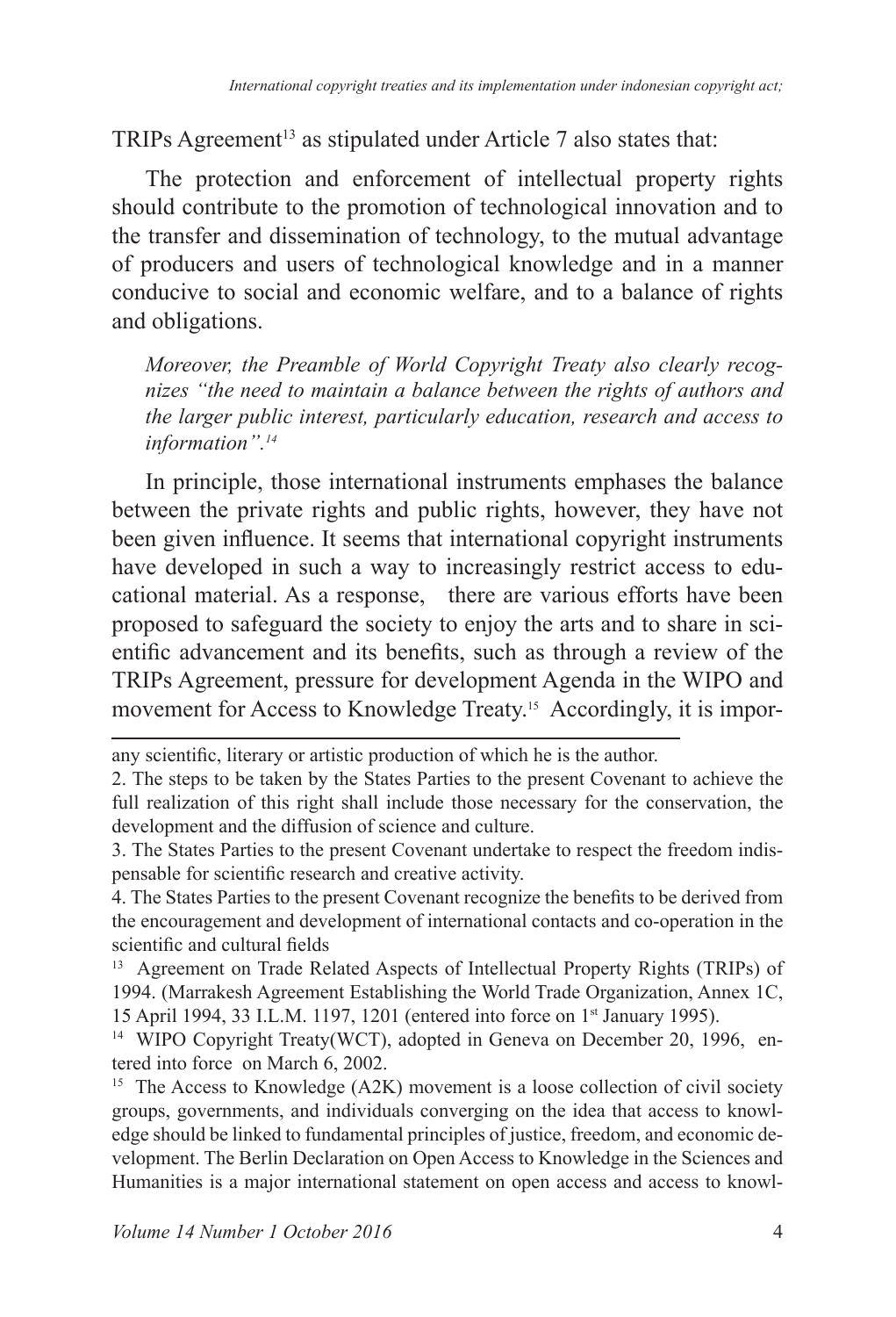tant to analyze whether the implementation of international Copyright instruments under the Indonesian Copyright Act provide a better access to knowledge.

## **II. THE HISTORICAL DEVELOPMENT OF COPYRIGHT ACT IN INDONESIA**

Similar to the most developing countries in which the protection of intellectual property derived from colonial pathways,<sup>16</sup> the development of copyright protection in Indonesia also cannot be separated from the Dutch Colonial power. The First Copyright Act had promulgated in Indonesia, as a part of the Netherlands East Indies was the Dutch Copyright Act of 1912, known as "Autheurswet 1912". A year after that, the Netherlands East Indies also acceded to the Rome revision of the Berne Convention.<sup>17</sup> But, after independence, in 1958, Indonesia officially had withdrawn her membership to the Berne Convention. The government states that to increase the level of education, ability to copy books freely was a needed.<sup>18</sup> This reason is very interesting as it means that at that moment, the Government believed that membership to Berne Convention lead to inhibit the free access of books and other education materials.

In 1982, the Indonesian government enacted a new Copyright Act which provided for copyright protection for lifetime plus 25 years after the death of the author. Interestingly, this Act was only protecting foreign works if the first publication of the work had taken place in Indonesia. National interest can be used as a consideration for regulating copyrights as stipulated under Article 10.19 Then, due to increased pressure from developed countries demanding more effective protection of

edge. It emerged from a conference on open access hosted in the Harnack House in Berlin by the Max Planck Society in 2003.

<sup>16</sup> Carolyn Deere, *The Implementation Game; The TRIPs Agreement and the Global Politics of Intellectual Property Reform in Developing Countries*, Oxford University Press, 2009, pp. 34-37.

<sup>17</sup> Christoph Antons*, Intellectual Property Law in Indonesia, Kluwer Law international*, London, 2000, p. 48

 *Ibid.*

<sup>&</sup>lt;sup>19</sup> *Ibid.*, p. 54.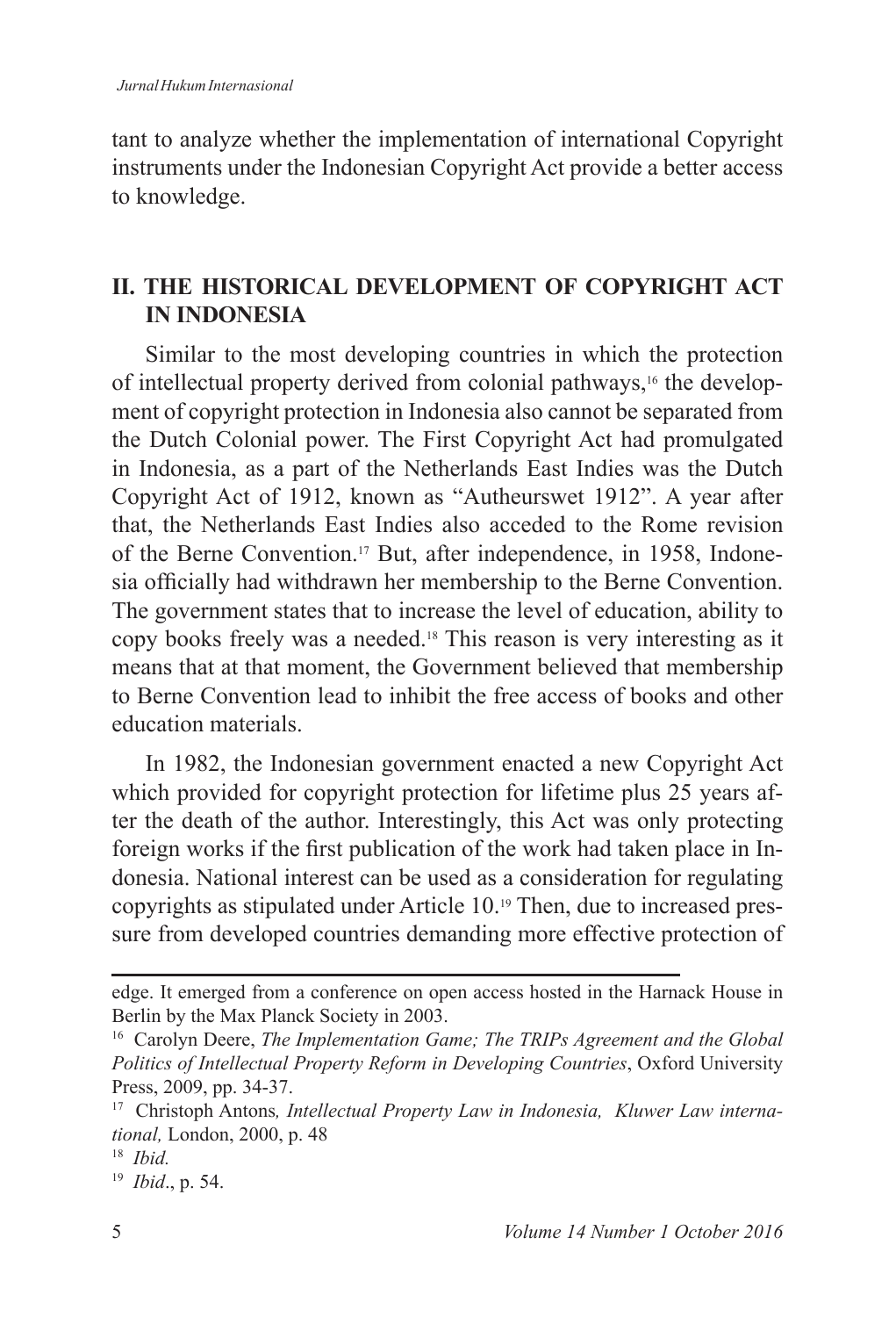copyright and sufficient protection for sound recording, the Copyright Act was revised in 1987. This revised Act has widened the subject of protection covering video tapes, sound recordings, computer programs, as well as batik. This Act has also extended the period of protection until 50 years after the date of the authors. Under this Act, the works of foreigners can be protected through multilateral and bilateral treaties although the fist publication took place in overseas. The Act also provides flexibility in form of compulsory licenses, in which it can be granted for the purpose of "education, science, and research", if copyright has not been exercised for three years.

Then, in 1994, Indonesia is member to the WTO, and ratified the GATT-TRIPs Agreement.<sup>20</sup> Inevitably, Indonesia re-entered the Bern Convention in 1997, $2<sup>1</sup>$  and ratified some other international instruments on intellectual property (IP) including the WIPO Copyright Treaty. Consequently, after ratification of some international copyright instruments above, the Copyright Act has been revised several times, and those revisions made the right of the author even stronger. Accordingly, The First Indonesian Copyright Act is the Act Number 6 of 1982, then it revised into the Act Number 12 of 1997. Then, the last revision was done in 2014 with the enactment of the new Copyright Act of 2014, replacing the Copyright Act of 2002 as mentioned earlier.

## **III.INTERNATIONAL COPYRIGHT TREATIES AND THEIR PRINCIPLES**

## A. BERNE CONVENTION

The Bern Convention<sup>23</sup> is considered as the first international convention on copyright protection and it was established in the early 1886.

<sup>&</sup>lt;sup>20</sup> The ratification of the WTO through the Act of the Republic of Indonesia Number 7 of 1994.

<sup>&</sup>lt;sup>21</sup> It ratified by Indonesia through Presidential Decree No 18 of 1997.

 $22$  It ratified by Indonesia through Presidential Decree No 19 of 1997.

<sup>&</sup>lt;sup>23</sup> Berne Convention for the Protection of Literary and Artistic Works of September

<sup>9, 1886,</sup> completed at Paris on May 4, 1896, revised at Berlin on November 13, 1908, completed at Berne on March 20, 1914, revised at Rome on June 2, 1928, at Brussels on June 26, 1948, at Stockholm on July 14, 1967, and at Paris on July 24, 1971, and amended on September 28, 1979.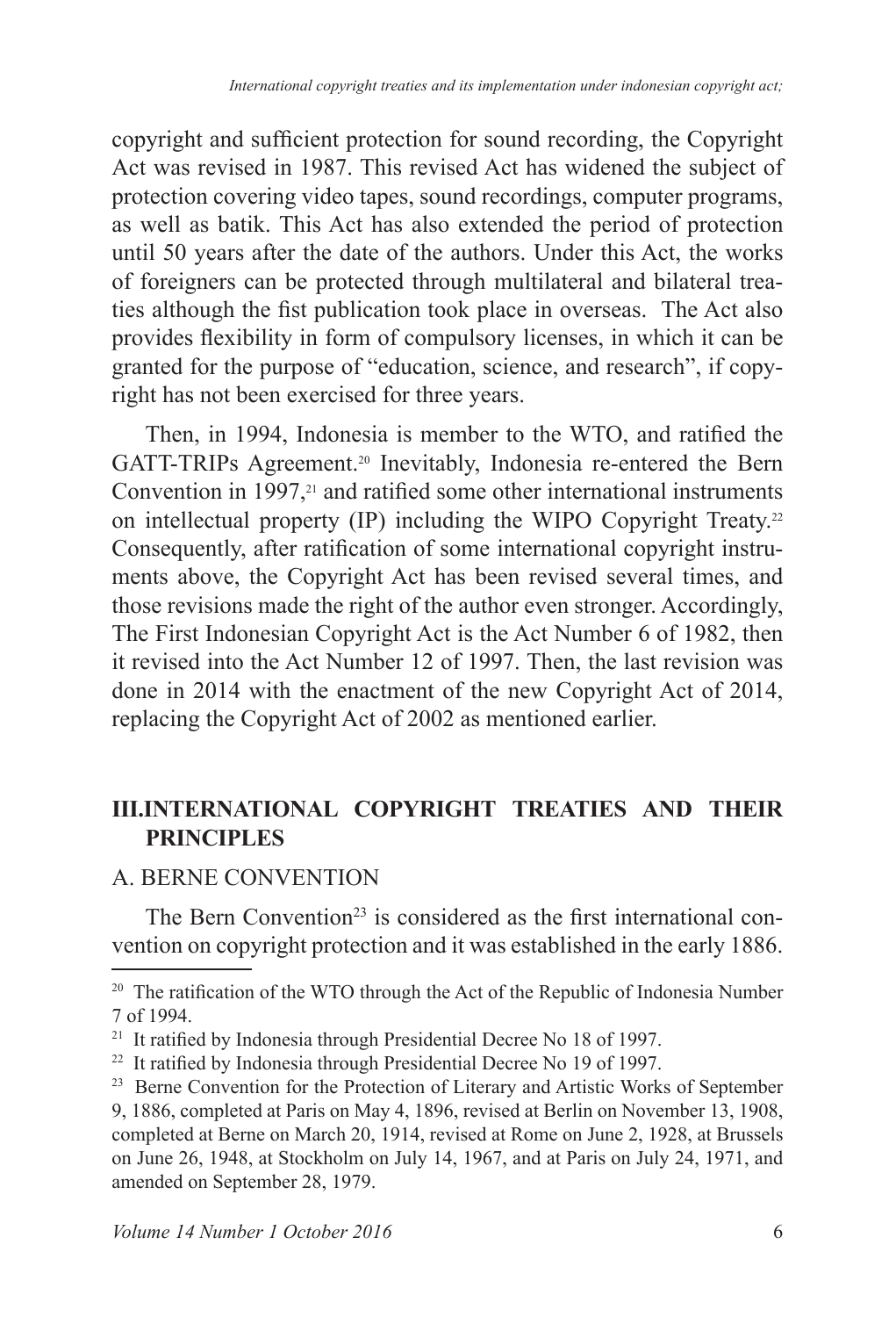It has been revised several times since its establishment, and the last revision took place in Paris in 1971. Bern Convention embodies three basic principles; (1) the principle of national treatment; (2) the principle of automatic protection; and (3) the principle of independence of protection. Principle of national treatment means that works originating in one of the Member states must be given the same protection in each of the other Member states as the latter grants to the works of its own nationals. Automatic protection means that the protection must not be conditional upon compliance with any formality, while the protection is independent of the existence of protection in the country of origin of the work. If, however, a member state provides for a longer term than the minimum prescribed by the instrument and the work ceases to be protected in the country of origin, protection may be denied once protection in the country of origin ceases.

Bern Convention provides minimum standard of protection in relation to the works and the rights to be protected, the duration of protection, certain limitations and exception to copyright.<sup>24</sup> Bern Convention, pursuant to the Appendix agreed upon in 1971, also allows developing countries for certain works and under certain conditions, depart from the minimum standards of protection with regard to the right of translation and the right of reproduction.

## B. TRIPS AGREEMENT

TRIPs Agreement is regarded as the second international instrument on copyright protection. TRIPs Agreement is Annex IC to "the Final Act Embodying the Result of the Uruguay Round of Multilateral Trade Negotiations", and it comes into effect on 1 January 1995. Because of that, all member of the WTO are bound to the TRIPs Agreement, regardless of their level of economic development. The three principles provided by the Bern Convention are also stipulated in the TRIPs Agreement. However, the TRIPs Agreement also introduces "Most Favoured Nation"<sup>25</sup> principle for WTO members.

<sup>&</sup>lt;sup>24</sup> Alan Story, "Burn Berne; Why the Leading international Copyright Convention Must be Repealed', p. 771, accessed in <https://kar.kent.ac.uk/251/1/storyg3r.pdf> ( last visited April 2016)

<sup>&</sup>lt;sup>25</sup> See Article 4 of the TRIPs Agreement.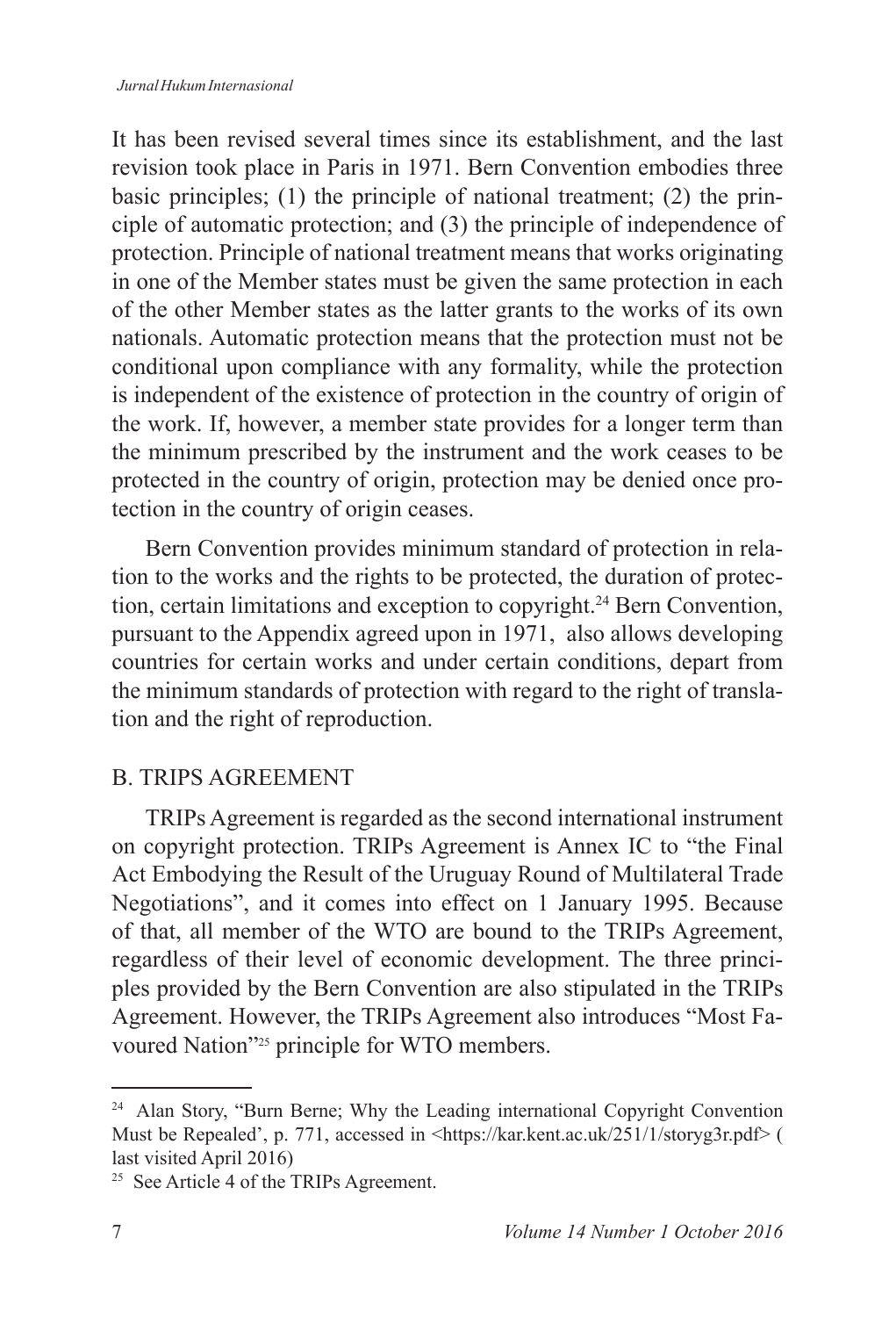Based on the TRIPs Agreement, WTO members must comply with the substantive law provisions of the Berne Convention and the Appendix except for the moral rights provisions of the Bern Convention, regardless of whether or not they are party to the Bern Convention. TRIPs Agreement also provides minimum standard of protection<sup>26</sup> by ensuring that computer program and databases $27$  are added to the categories of copyright works, and by expanding the bundle of rights to include the right to control commercial rental of computer programs and cinematographic works.

#### C. WORLD COPYRIGHT TREATY (WCT)

The WCT was introduced to adopt the global copyright regime to the challenges posed by the advent of the digital world. The WCT specified copyright into two categories, computer programs<sup>29</sup> and compilations of data or other material.<sup>30</sup> The WCT also regulates three types of exclusive rights; (1) the right of distribution; (2) the right of rental; (3) the right of communication to the public. In this context, the WCT widens the right of communication to the public to cover on-demand, interactive communication through the internet.31 More controversially, the WCT requires its members to provide legal remedies against the circumvention of technological measures<sup>32</sup> in connection with the exercise of the rights of copyright owners and against the removal or altering of information, such as certain data that identify works or their authors, necessary for the management of their rights.

The international standard determined by these three instruments can be used as a minimum standard of national copyright law in developing country Indonesia, which is party to those three instruments. Those international instruments also provide a balance between private

 $29$  See Article 4 of the WCT

<sup>&</sup>lt;sup>26</sup> See J.H. Reichman, "Universal Minimum Standards of Intellectual Property Protection under the TRIPS Component of the WTO Agreement", *The International Lawyer*, Vol. 29, No. 2 (Summer 1995), pp. 345-388, accessed at <http://www.jstor. org/stable/40707772> (last visited March 2016)

<sup>&</sup>lt;sup>27</sup> See Article 10 of the TRIPs Agreement.

<sup>&</sup>lt;sup>28</sup> See Article 11 of the TRIPs Agreement

<sup>&</sup>lt;sup>30</sup> See Article 5 of the WCT

 $31$  See Article 6, 7, and 8 of the WCT respectively.

<sup>&</sup>lt;sup>32</sup> See Article 11 of the WCT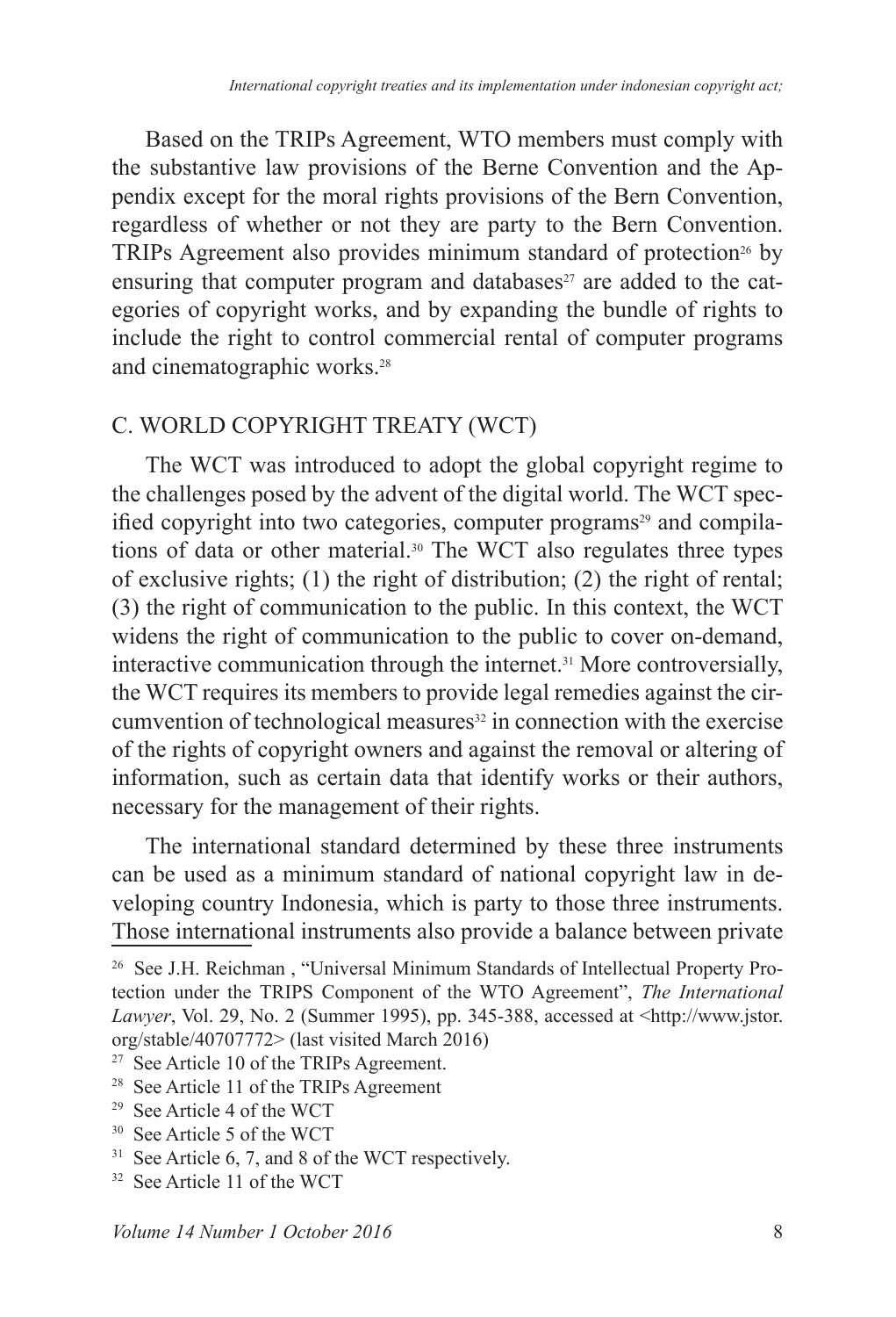rights and public rights as mentioned earlier, particularly WCT.<sup>33</sup>

## **IV. INTERNATIONAL COPYRIGHT TREATIES AND ITS FLEX-IBILITIES FOR DEVELOPING COUNTRY**

There are several flexibilities provided by these three international instruments above, which can be used by developing country like Indonesia to ensure the maximum access to knowledge. Such flexibilities can be seen in three aspects:

- a. The scope of copyright protection
- b. The duration of copyright protection, and
- c. The limitation and exception

## A. THE SCOPE OF COPYRIGHT PROTECTION

It is important to note that the scope of copyright protection, since Berne Convention until the WCT, had progressively amended and expand, not only in the context of the types of work to be protected, but also the rights/uses controlled by copyright. Under the Berne Convention, the scope of protection are as follows:

1. Every production in the literary, scientific and artistic domain, whatever may be the mode or form of its expression, such as books, pamphlets and other writings; lectures, addresses, sermons and other works of the same nature; dramatic or dramatico-musical works; choreographic works and entertainments in dumb show; musical compositions with or without words; cinematographic works to which are assimilated works expressed by a process analogous to cinematography; works of drawing, painting, architecture, sculpture, engraving and lithography; photographic works to which are assimilated works expressed by a process analogous to photography; works of applied art; illustrations, maps, plans, sketches and three-dimensional works relative to geography, topography, archi-

<sup>&</sup>lt;sup>33</sup> See in general in Graeme Dinwoodie, "The WIPO Copyright Treaty: A Transition to the Future of International Copyright Lawmaking", *57 Cas.W.Res.L.Rev.751* available at: <http://scholarlycommons.law.case.edu/caselrev/vol57/iss4/5> (last visited on March 2016).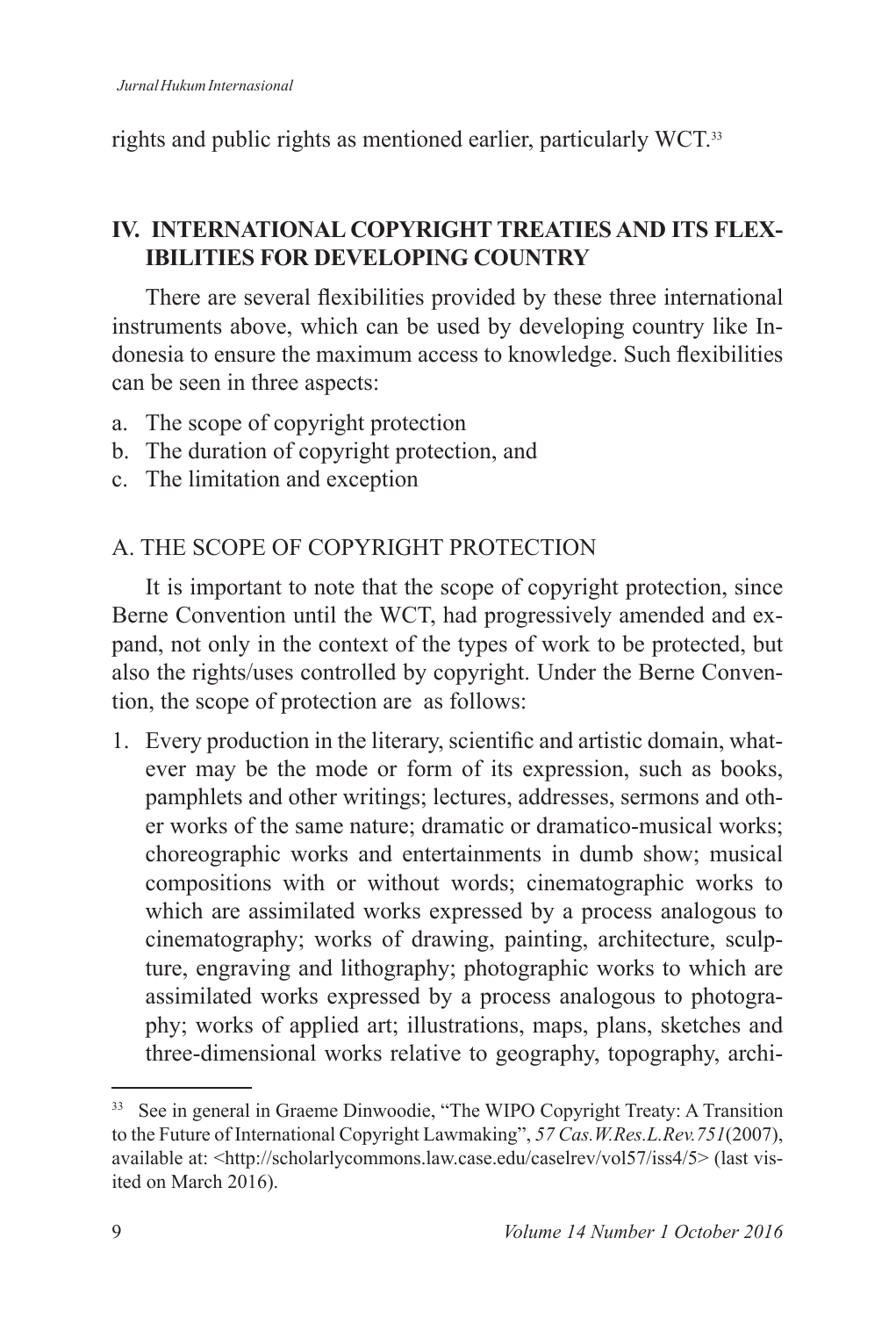tecture or science.<sup>34</sup>

- 2. Translations, adaptations, arrangements of music and other alterations of a literary or artistic.<sup>35</sup>
- 3. Collections of literary or artistic works such as encyclopaedias and anthologies which, by reason of the selection and arrangement of their contents, constitute intellectual creations<sup>36</sup>

Then, Article 9 (1) of the TRIPs Agreement provides that "Members shall comply with Articles 1 through 21 of the Berne Convention (1971) and the Appendix thereto". It means that those scopes of copyright protected under the Berne Convention also protected under the TRIPs Agreement. Furthermore, as mentioned earlier, TRIPs extend the scope of protection to include computer programs and compilation of data or other material.<sup>37</sup> The Article 10 (1) and (2) of the TRIPs Agreement states that:

- 1. Computer programs, whether in source or object code, shall be protected as literary works under the Berne Convention (1971).
- 2. Compilations of data or other material, whether in machine readable or other form, which by reason of the selection or arrangement of their contents constitute intellectual creations shall be protected as such.

Moreover, those scopes of protection under Berne Convention and TRIPs Agreement are also reinforced under the WCT, as stipulated in its Article 3. However, the definition of "computer programs" under the WCT is broader than provided under the TRIPs Agreement to provide greater scope due to the development of technologies.

In the context rights granted, the Berne Convention provides that "the author shall have the right to claim authorship of the work and to object to any distortion, mutilation or other modification of, or other derogatory action in relation to, the said work, which would be prejudicial to his honor or reputation".<sup>38</sup> For the Authors of literary and artistic works, the Convention provides protection which covers the Au-

 $34$  Article 2(1) Berne Convention

 $35$  Article 2(3) Berne Convention

 $36$  Article 2 (5) Berne Convention

 $37$  See Article 10 (1) and (2) of the TRIPs Agreement

<sup>&</sup>lt;sup>38</sup> Article 6bis (1) of the Berne Convention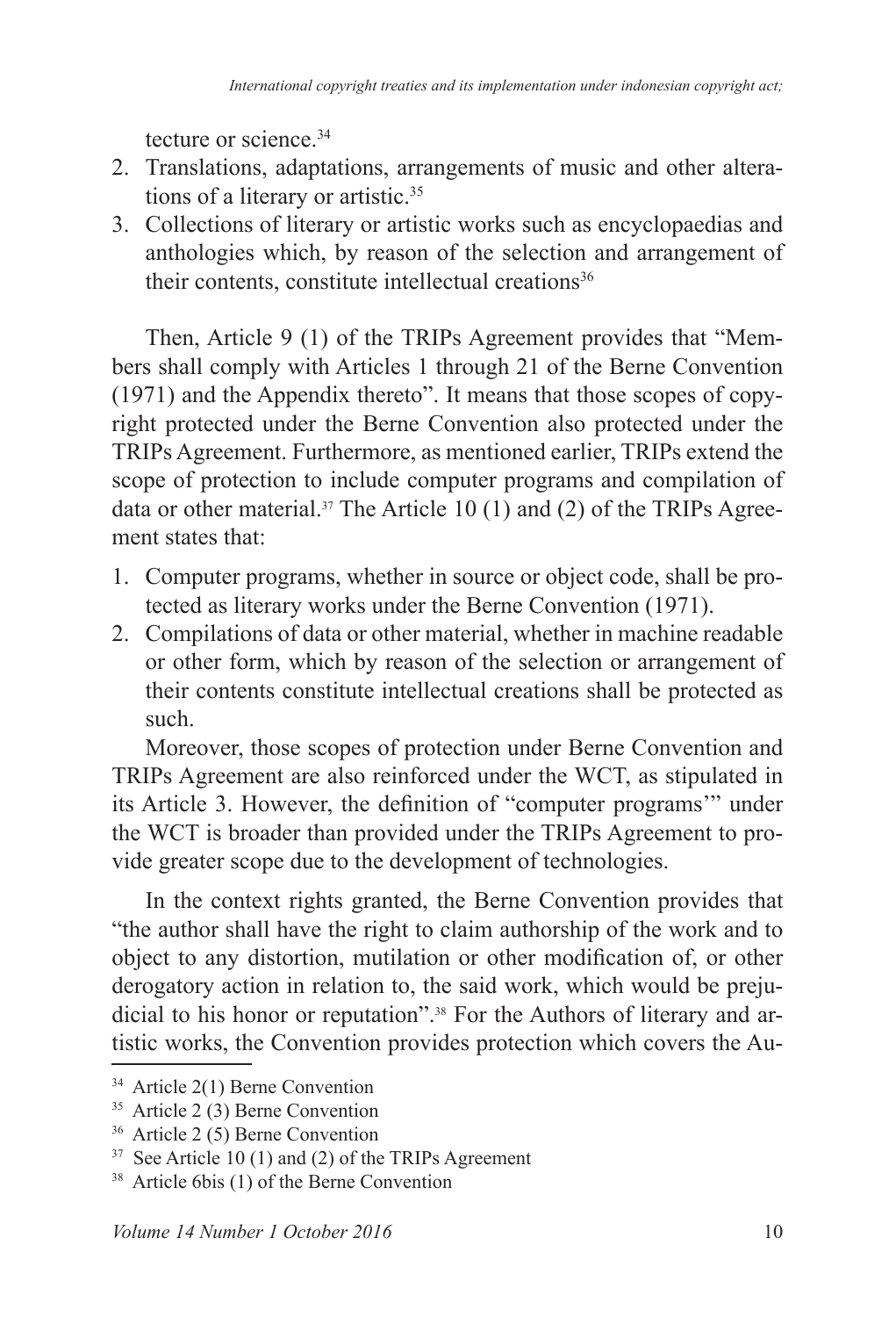thors to enjoy the exclusive right of (1) making and of authorizing the translation of their works in the original works;<sup>39</sup> (2) authorizing the reproduction of these works, in any manner or form;  $40$  (3) authorizing broadcasting of their works or the communication thereof to the public by any other means of wireless diffusion of signs, sounds or images; <sup>41</sup>(4) authorizing the public recitation of their works; <sup>42</sup>(5) authorizing adaptations, arrangements and other alterations of their works; 43 (6) authorizing the cinematographic adaptation and reproduction of these works, and the distribution of the works thus adapted or reproduced.<sup>44</sup>

While in the context of musical work and words recorded together with musical work, Authors has the right to authorize the sound recording at that musical work, together with such words, if any.<sup>45</sup> Author also has right to the adaptation into any other artistic form of a cinematographic production derived from literary or artistic works.46 Furthermore, for dramatic, dramatico-musical and musical works, Author has right of authorizing the public performance of their works and communication to the public of the performance of their works.<sup>47</sup>

Authors of shall enjoy the exclusive right of All the above rights provided by the Berne Convention, which are also protected under the TRIPs Agreement in accordance with Article 9 (1). However, the TRIPs Agreement also extended the copyright protection for computer programs and databases, and providing new right of commercial rental for computer programs and cinematographic works.

Then, the WCT also extended the scope of copyright protection provided under the Berne Convention and the TRIPs Agreement by adding some provisions in relation to:

a. the right to control sale and other transfer of copies of copyright

<sup>&</sup>lt;sup>39</sup> Article 8 of the Berne Convention

<sup>40</sup> Article 9 (1) of the Berne Convention

<sup>41</sup> Article 11bis (1) of the Berne Convention

 $42$  Article 11ter(1) of the Berne Convention

<sup>&</sup>lt;sup>43</sup> Article 12 of the Berne Convention

<sup>44</sup> Article 14 (1) of the Berne convention

<sup>&</sup>lt;sup>45</sup> Article 13 of the Berne Convention

 $46$  Article 14 (2) of the Berne Convention

<sup>47</sup> Article 11 (1) of the Berne Convention

<sup>&</sup>lt;sup>48</sup> See Article 11 of the TRIPs Agreement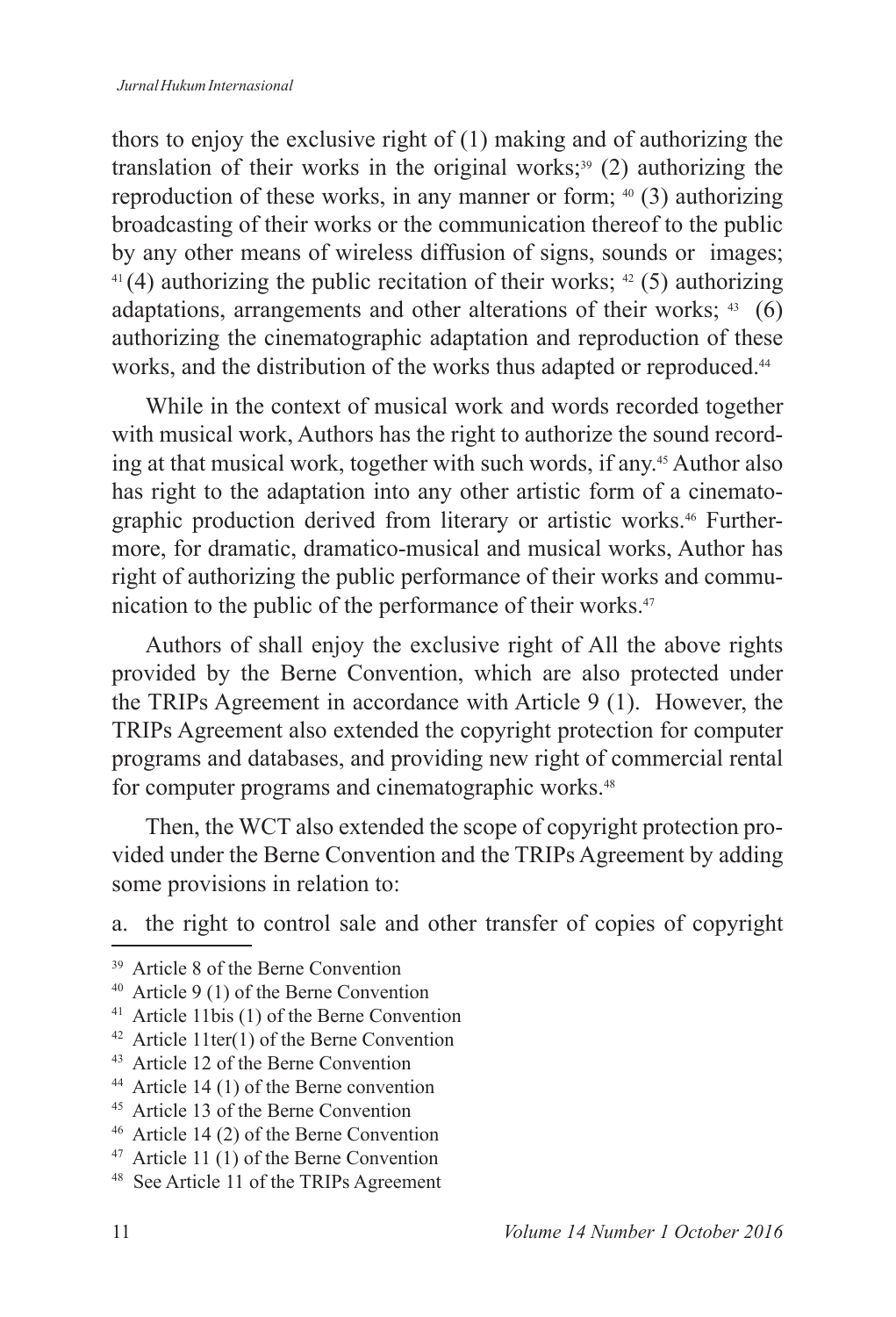works

- b. broadening the scope of the term communication to the public to cover works transmitted through the internet
- c. definitely requiring the provision of legal remedies against the circumvention effective technological measures and the removal or alteration of electronic rights management information without authority.

From the perspective of the scope of protection under the international copyrights instruments above, they tend to extend the scope of works protected under Copyright. Because of that, Member countries like developing country Indonesia should not extend the scope of protection more than provided by those international instruments. Furthermore, although the above scope of protection provided under those international instruments are regarded as "minimum standard", and consequently, Member countries have a freedom to extend the scope of protection higher that provided by those international instruments, Member country like Indonesia should not take this approach. As extending the scope means Indonesia adopt higher standard than provided by the TRIPs Agreements, and it embodies TRIPs-Plus norms, and means also that Indonesia over compliance to the TRIPs AgreemIn determining the level of protection, countries should consider their position as the importer or exporter of copyrighted materials. If a country is importer of copyright material, like Indonesia, it is necessary to maintain the scope of protection at minimum level to ensure that many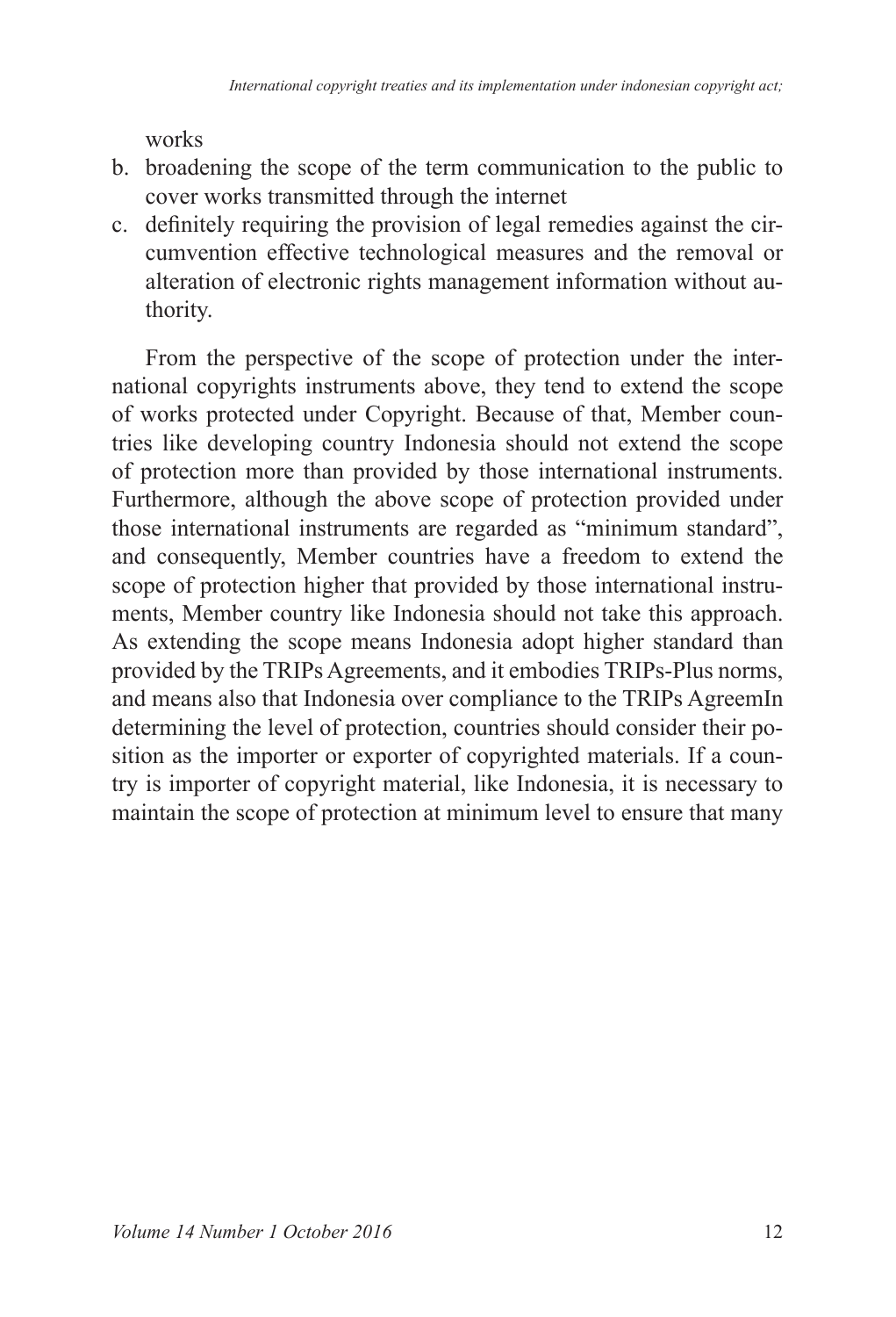works are not protected by copyright and leaving the works in the public domain. For that purpose, it is important for a country to provide protection only to the works that necessary to be protected as copyrights under international instruments in which she is a party to. Similarly, it is also necessary for countries to grant copyright holders only the rights required to be granted under such international instruments. This approach is important to ensure that public can access to knowledge and science, particularly higher education materials.

## B. THE PERIOD OF COPYRIGHT PROTECTION

The protection of copyright is for a fixed period of time, and when protection is expired, the works become public domain. Initially, under the Berne Convention, literary works was protected for the life of the author pus seven years after the death, and it was extended until 50 years after the death of the authors. The same period of protection also applies to artistic works as provided by the Berne Convention, TRIPs Agreement and the WCT.49 For cinematographic works, the period of protection is 50 years after the making of the works or after the works has been made available to the public.<sup>50</sup> Similarly, anonymous or pseudonymous works are also protected for 50 years after the works has been made available to the public.<sup>51</sup> However, works of applied art is protected for only 25 years. $52$ 

Although the above duration for copyright protection is minimum standard, and countries are allowed to provide a higher standard, it is important to provide a balance protection between the interest of copyright holders and public so that the access to knowledge and science are not in danger.<sup>53</sup> Those international instruments also clearly recognized

<sup>&</sup>lt;sup>49</sup> See Article 7 (1) of the Berne Convention, Article 9 (1) of the TRIPs Agreement and Article1 of the WCT.

<sup>&</sup>lt;sup>50</sup> See Article 7 (2) of the Berne Convention, Article 9 (1) of the TRIPs Agreement and Article 1 of the WCT.

<sup>&</sup>lt;sup>51</sup> See Article 7 (3) of the Berne Convention, Article 9 (1) of the TRIPs Agreement and Article 1 of the WCT.

<sup>&</sup>lt;sup>52</sup> See Article 7 (4) of the Berne Convention, Article 9 (1) of the TRIPs Agreement and Article 1 of the WCT.

<sup>&</sup>lt;sup>53</sup> See Vera Frans, "Back to Balance; Limitations and Exceptions to Copyright", in Gaëlle Krikorian and Amy Kapczynski (eds), *Access to Knowledge in the Age of Intellectual Property*, Zone Books, New York, 2010, pp 517-529.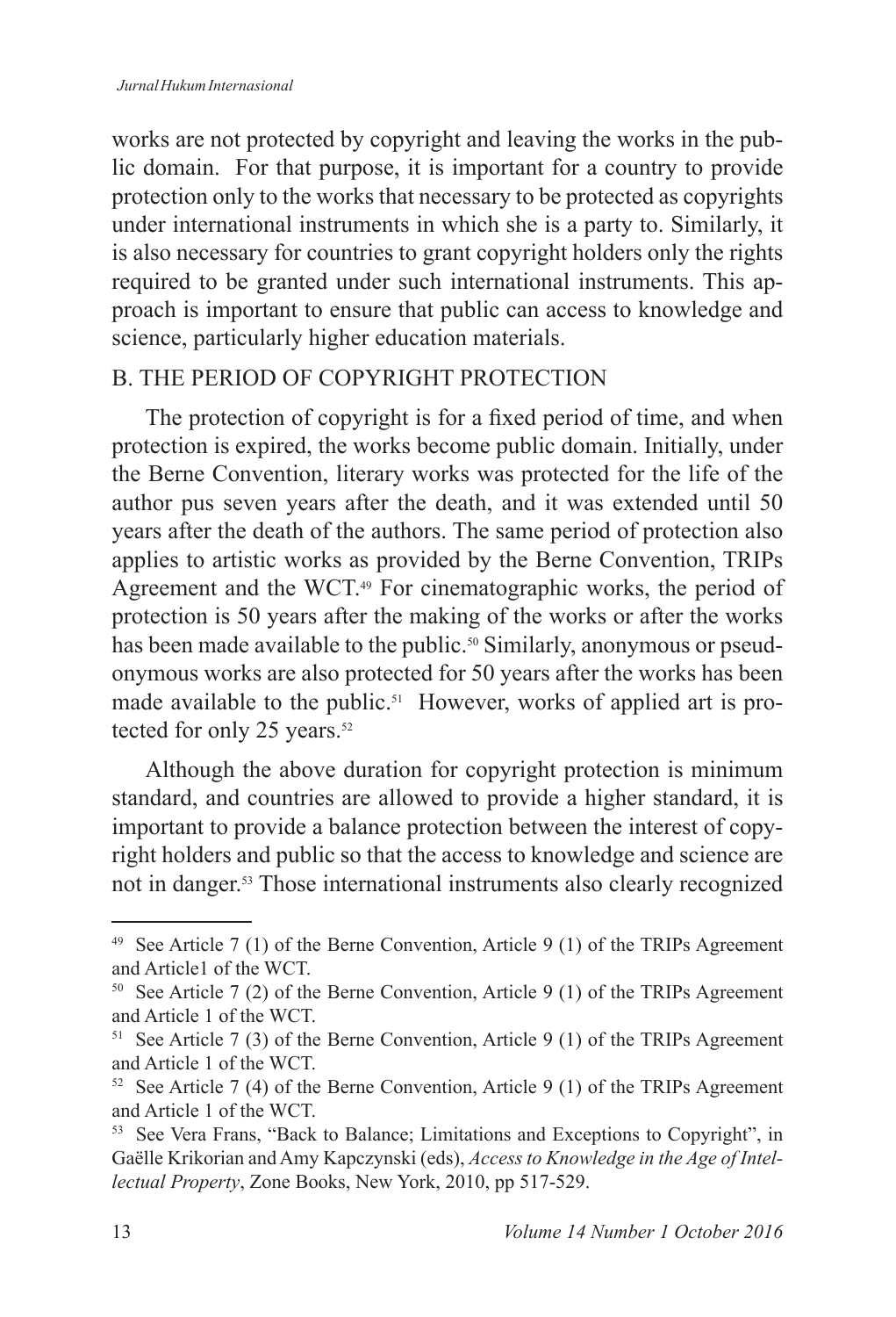the important to provide such balance, particularly the WCT.

### C. THE LIMITATIONS AND EXCEPTIONS

For the purpose of increasing access to the public, particularly on educational materials, international copyright instruments provide some limitations and exceptions. This limitations and exception are the forms as follows:

The first is to tolerate parallel importation.<sup>54</sup> There is flexibility for all countries to allow parallel importation of copyright works. Usually, the term of "parallel import" are not specifically mentioned in the national Act, but parallel import of copyright works is tolerated if the country adopts the principle of international exhaustion.<sup>55</sup> Otherwise, if country adopts the principle of national exhaustion, $56$  this country prohibits parallel import of copyright works. For the purpose of access to educational material protected under the copyright, parallel import can be used as a main mechanism to gain access, particularly for gaining cheaper materials from overseas. Therefore, it is important for a country to provide international exhaustion rule under her national law.

The second is to allow compulsory license for certain works. Berne Convention provides two options for compulsory licenses available to

<sup>&</sup>lt;sup>54</sup> Parallel imports, also called gray-market imports, are goods produced genuinely under protection

of a trade mark, patent, or copyright, placed into circulation in one market, and then imported

into another market without the authorization of the owner of the intellectual property right. See in Raman Mittal, "Whether Indian Law Allows Parallel Imports of Copyrighted Works; An Investigation, Journal of India Law Institute, Vol 55, Issue 4, 2013, p.504.

<sup>&</sup>lt;sup>55</sup> If a country applies the concept of international exhaustion, the IP rights are exhausted once the product has been sold by the IP owner or with his consent in any part of the world. See "International Exhaustion and Parallel Importation", in World Intellectual Property Organization, accessed at <http://www.wipo.int/sme/en/ip\_business/ export/international exhaustion.htm> (last visited March 2016).

<sup>&</sup>lt;sup>56</sup> The concept of national exhaustion does not allow the IP owner to control the commercial exploitation of goods put on the domestic market by the IP owner or with his consent. However, the IP owner (or his authorized licensee) could still oppose the importation of original goods marketed abroad based on the right of importation. Ibid.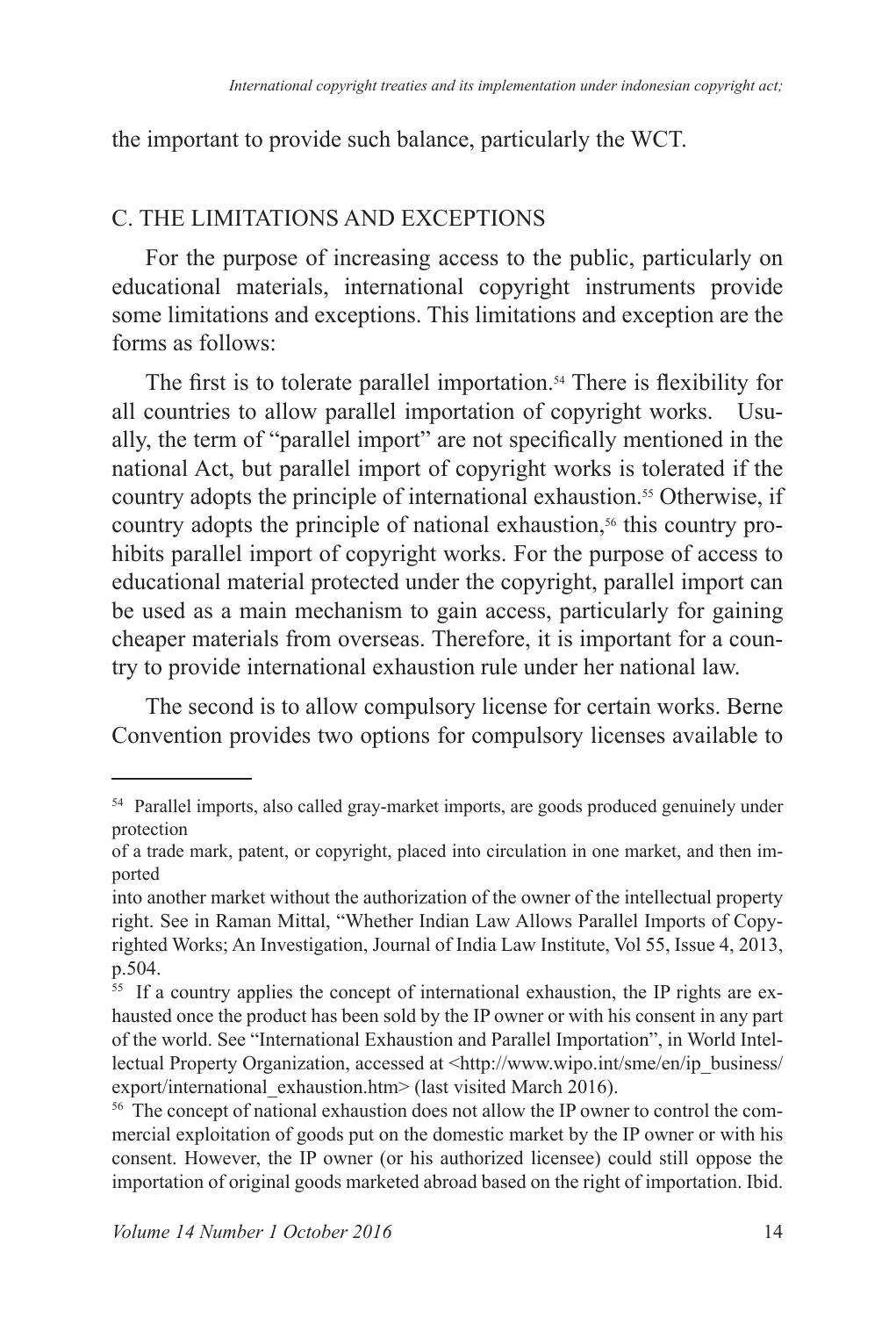all developing countries.<sup>57</sup> The fist type of compulsory license can only be granted for the purpose of teaching, scholarship or research.<sup>58</sup> It can be granted for translation of 'works published in printed or analogous forms of reproduction" and publish the translation in "printed and analogous forms of reproduction."<sup>59</sup> While the second type of compulsory license is granted only for use in connection with systematic instructional activities,<sup>60</sup> 'to reproduce and publish "works published in printed or analogous form of reproduction".61 Accordingly, if a country would like to increase access to knowledge and science, these compulsory licenses should be regulated under national copyright act for publishing local and translated editions of educational materials at reasonable prices.<sup>62</sup>

The Third is to narrow the meaning of "material form". Under the Berne Convention, "fixation in some material forms" is a condition for gaining copyright protection.<sup>63</sup> However, the term "material form" is not specifically defined in the Convention. This opens the possibility for member state to provide a narrow definition to exclude certain material form from copyright protection such as digital form. This approach is very useful if a member nation make use of digital information technology as source of knowledge for public. The problem is that, the development of information technology and communication made many countries provide protection to digital form of technology.

The fourth is to provide a strict rule that copyright is only protect expression, not idea. It is a principle of copyright law that it only protects the expression of idea, and not the idea. This principle "serves the important public policy of preserving and enriching the public domain".<sup>64</sup>

<sup>&</sup>lt;sup>57</sup> See the Appendix of the Berne Convention

<sup>&</sup>lt;sup>58</sup> Article II  $(5)$  of the Appendix of the Berne Convention

<sup>&</sup>lt;sup>59</sup> Article II (1) and 2 (a) of the Appendix of the Berne Convention.

 $60$  Article III 92) of the Appendix of the Berne Convention

 $61$  Article III (2) and (7) of the Appendix of the Berne Convention

<sup>&</sup>lt;sup>62</sup> See Susan Isiko Strba, *International Copyright and Access to Education in Developing: Exploring Multilateral Legal and Quasi-Legal Solution*, Martinus Nijhoff Publisher, Leiden, Boston, 2012, p. 159.

 $63$  Article 2 (2) of the Berne Convention

<sup>64</sup> Consumer International, *Copyright and Access to Knowledge, Policy Recommendations on Flexibilities on Copyright Laws*, Kuala Lumpur, 2006, p. 26.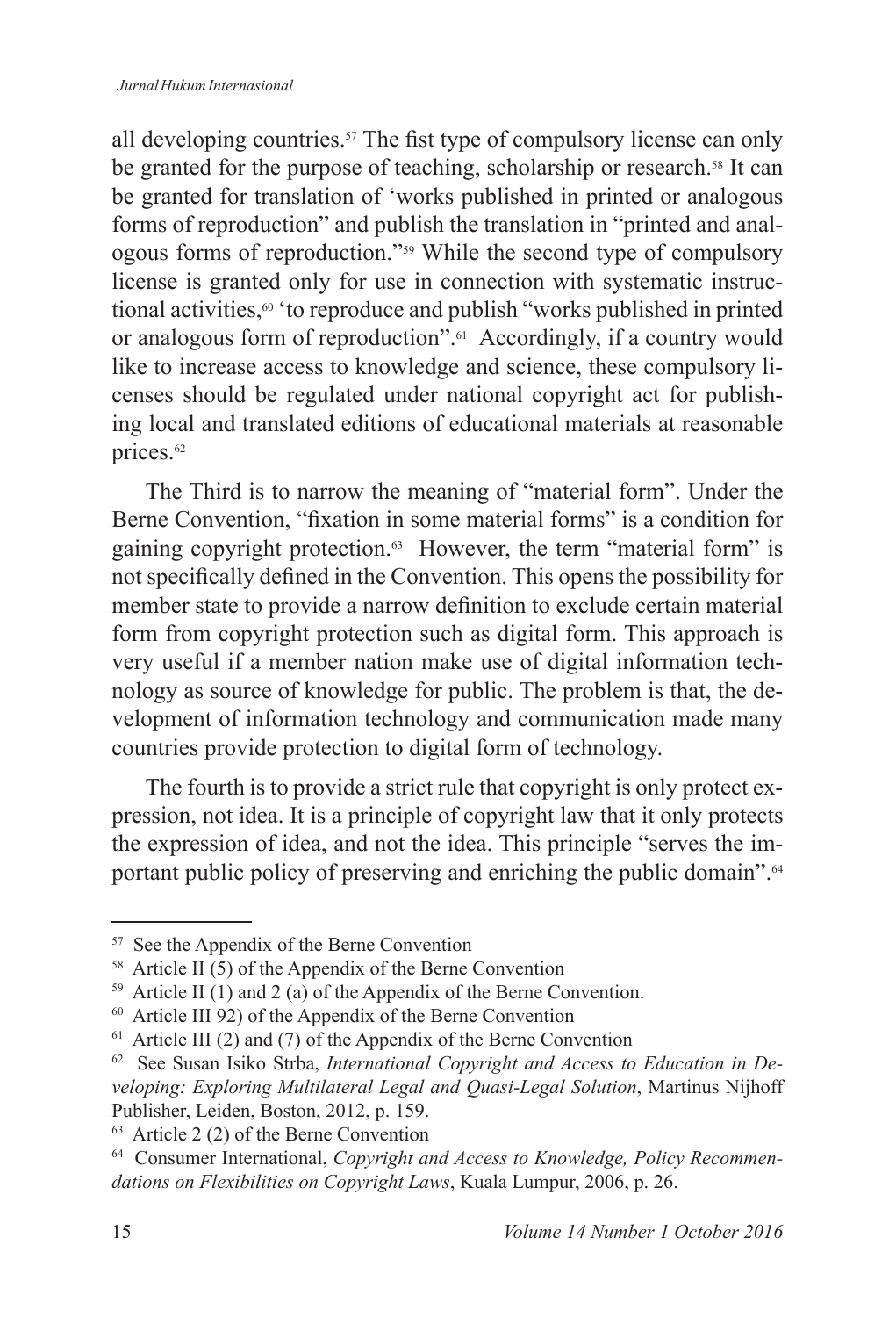This principle is enshrined under the TRIPs Agreement<sup>65</sup> and the WCT.<sup>66</sup> It constitutes a rationale behind copyright protection and can be used as counter argument for an effort to protect new rights which potential to inhibit access to knowledge, such as database right.

The fifth is to prevent anti-competitive practices. Under the TRIPs Agreement, national law can adopt appropriate measures to prevent condition that potential to create an abuse of IPR and have an adverse impact on competition in the market. $67$  It is important for country to regulate it as can be used as a useful mechanism to prevent the expensive price of copyright materials due to anti-competitive practices. National legislation should provide the authority for enforcing copyright the power to control anti-competitive practices.

The sixth is to provide no copyright protection for technological protection measures. International copyright treaties, like TRIPs and WCT provide that copyright protects compilation of data or material, but it does not extend to the data or material itself.<sup>68</sup> But usually technological protection measures can be used in such compilation of data to prevent access to such data. As a result, the data or materials cannot be access without authorization or payment. Article 11 of the WCT also stipulates that:

*Contracting parties "shall provide adequate legal protection and effective legal remedies against the circumvention of effective technological measures that are used by authors in connection with the exercise of their rights under this Treaty or the Berne Convention and that restrict acts, in respect of their works, which are not authorized by the authors concerned or permitted by law".*

Accordingly, country should not regulate anti-circumvention provision without definitely restrict the control only to certain acts which are

 $65$  Article 9 (2) of the TRIPs Agreement states that "Copyright protection shall extend to expressions and not to ideas, procedures, methods of operation or mathematical concepts as such."

<sup>&</sup>lt;sup>66</sup> Article 2 of the WCT stipulates that "Copyright protection extends to expressions and not to ideas, procedures, methods of operation or mathematical concepts as such".

<sup>67</sup> Article 40 of the TRIPs Agreement

 $68$  Article 10 (2) of the TRIPs Agreement and Article 5 of the WTC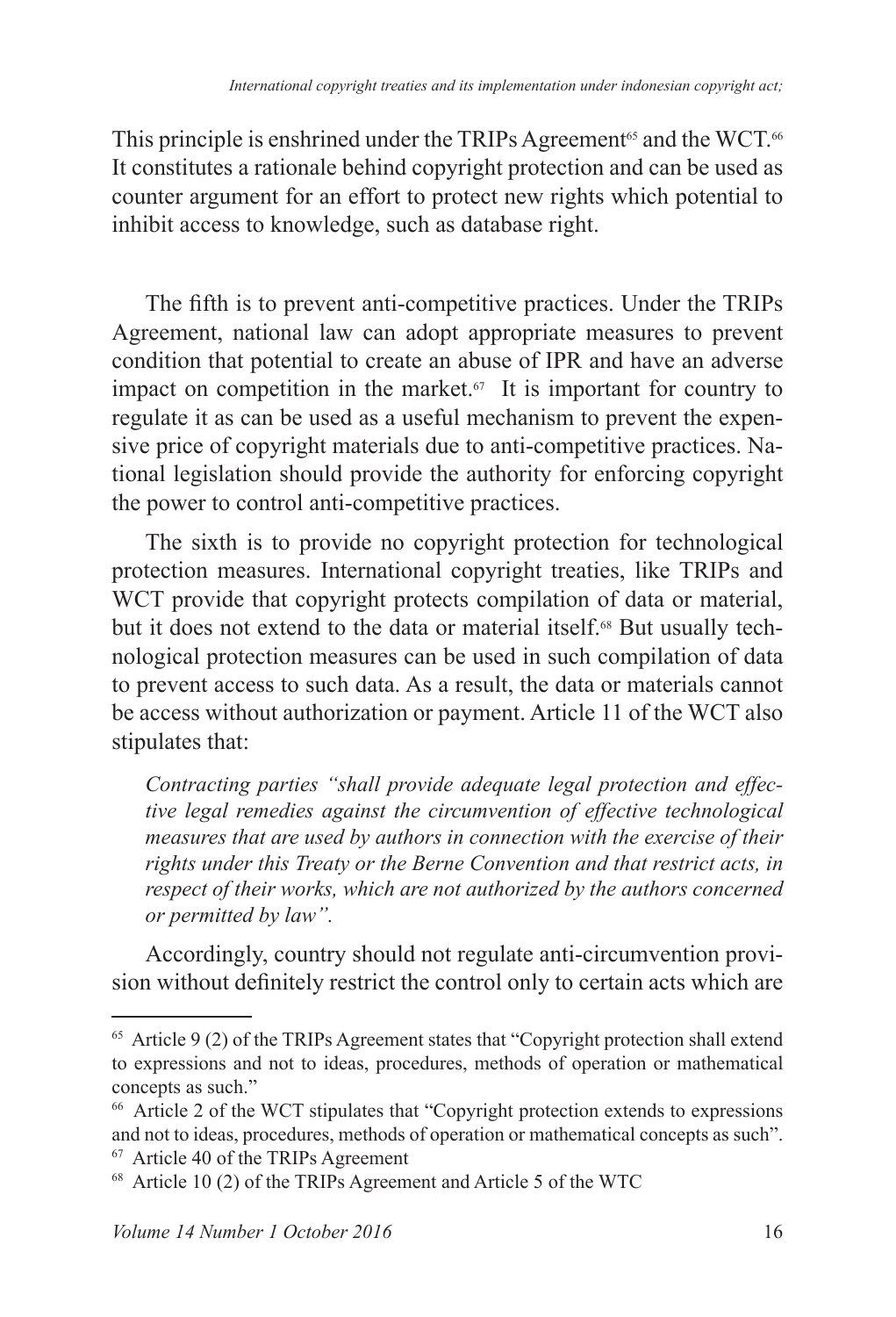considered as the infringement of copyright Act. Unfortunately, many countries have included anti-circumvention provision under national law. It means that they provide scope of copyright protection more than provided by international instruments.

Theseventh is to provide maximum flexibilities for teaching exception. Teaching exception is one of the most essential exceptions for the sake of educational purpose and thus, national law can maximize this scope of exception as this exception is permitted under the Berne Convention.69 Accordingly, it is important for developing countries to ensure that copyright act is drafted in manner that is to provide the possibility of the use the whole copyright for teaching purposes. Similarly, it is also important for national law of copyright to accommodate all types and forms of utilization in formulating the exception for this purpose, as long as it can justified by the purpose and harmonious with fair practice. It is important to note that this teaching exception should not also be limited to certain types of education, but for all level of education. One the best provision offered by the Berne Convention is that the number of copies of publication which can be made for teaching purposes should not be restricted.<sup>70</sup>

From the above explanation, it can be concluded that the flexibilities provided by Members countries to achieve the teaching purposes can be in the form of: (1) tolerate the use of the whole of a work for teaching; (2) tolerate all types and forms of utilization for teaching;  $(3)$  extend the teaching exception to all level and classes of education, including distance education; and (4) do not limit the number copies that can be used for illustrations for teaching. Again, those flexibilities are allowed under the International instruments, and accordingly national law shall be drafted to provide room for such flexibilities.

Furthermore, besides the flexibilities for teaching purposes, there are also flexibilities for quotation exception, which should also be provided at maximum level. Berne Convention provides compulsory exception on quotations for educational purposes.71 Berne Convention does not restrict the ways quotation can be made, it can be made in any

 $69$  Article 10 (2) of the Berne Convention

<sup>70</sup> Consumer International, Copyright and Access to Knowledge, p. 30.

<sup>71</sup> Article 10 91) of the Berne Convention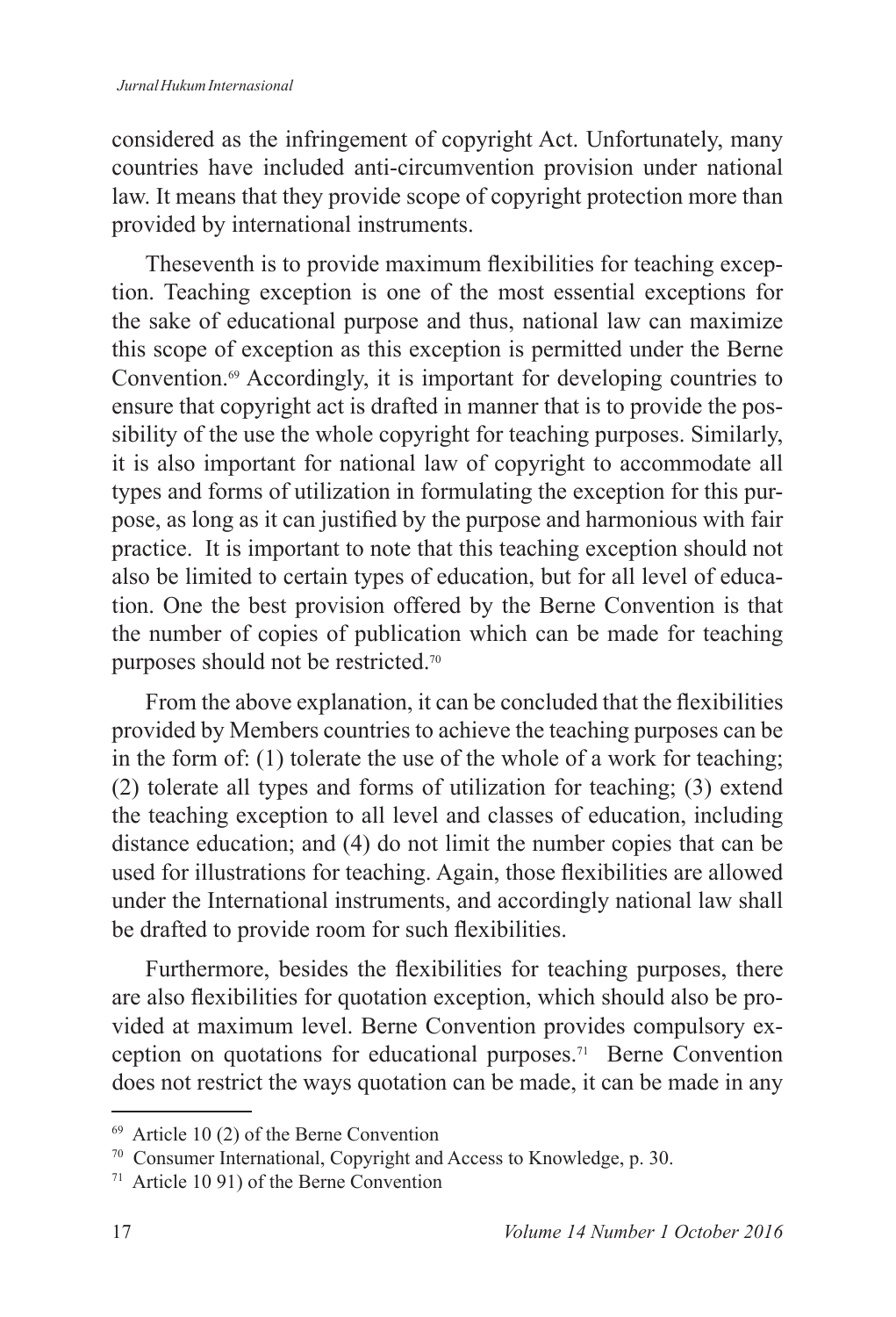form, not only for book, but also can be made in the course of lecturer, in sound recording and in visual works of art. This quotation exception is also not restricted to literary works only, but also applies to artistic works. Furthermore, it is also useful to understand that Berne Convention does not restrict the length and the purpose of the quotation.

Moreover, official texts and their translations shall not be protected under copyright. Under the Berne Convention, there is a freedom to determine whether "official text of a legislative, administrative and legal nature, and to official translations of such texts,"<sup>72</sup> be protected under copyright or not. This means that Member countries can leave the official texts and their translations in the public domain. Similarly, political speeches and speeches delivered in the course of legal proceedings shall also not be protected by copyright law. As the Berne Convention stipulates clearly that the protection of political speeches and speeches delivered in the context of legal proceeding can be excluded from protection of copyright.73 The reason for this is because such speeches embody educational value. Although this flexibility is available to all countries, but unfortunately just few countries provide such flexibility under their national copyright laws.

The last flexibility is to permits the use of copyright works in broadcasts. There is a freedom to decide the conditions under which the copyright holders can exercise his right of broadcasting according to the Berne Convention.74 The term "condition" can be interpreted as imposition of compulsory license, but it also can be interpreted as free use. This interpretation can be used if we consider that broadcasting can also have a significant role for education, particularly as an instrument of transfer of knowledge. Usually, copyright holders have the right to determine the terms and conditions if his work will be used in broadcasting.<sup>75</sup>

#### **V. INDONESIA'S OBLIGATION UNDER INTERNATIONAL**

 $\frac{72}{12}$  Article 2 (4) of the Berne Convention

<sup>&</sup>lt;sup>73</sup> Article 2 bis (1) of the Berne Convention

<sup>&</sup>lt;sup>74</sup> Article 11 bis (2) of the Berne Convention

Article 11 bis 91 of the Berne Convention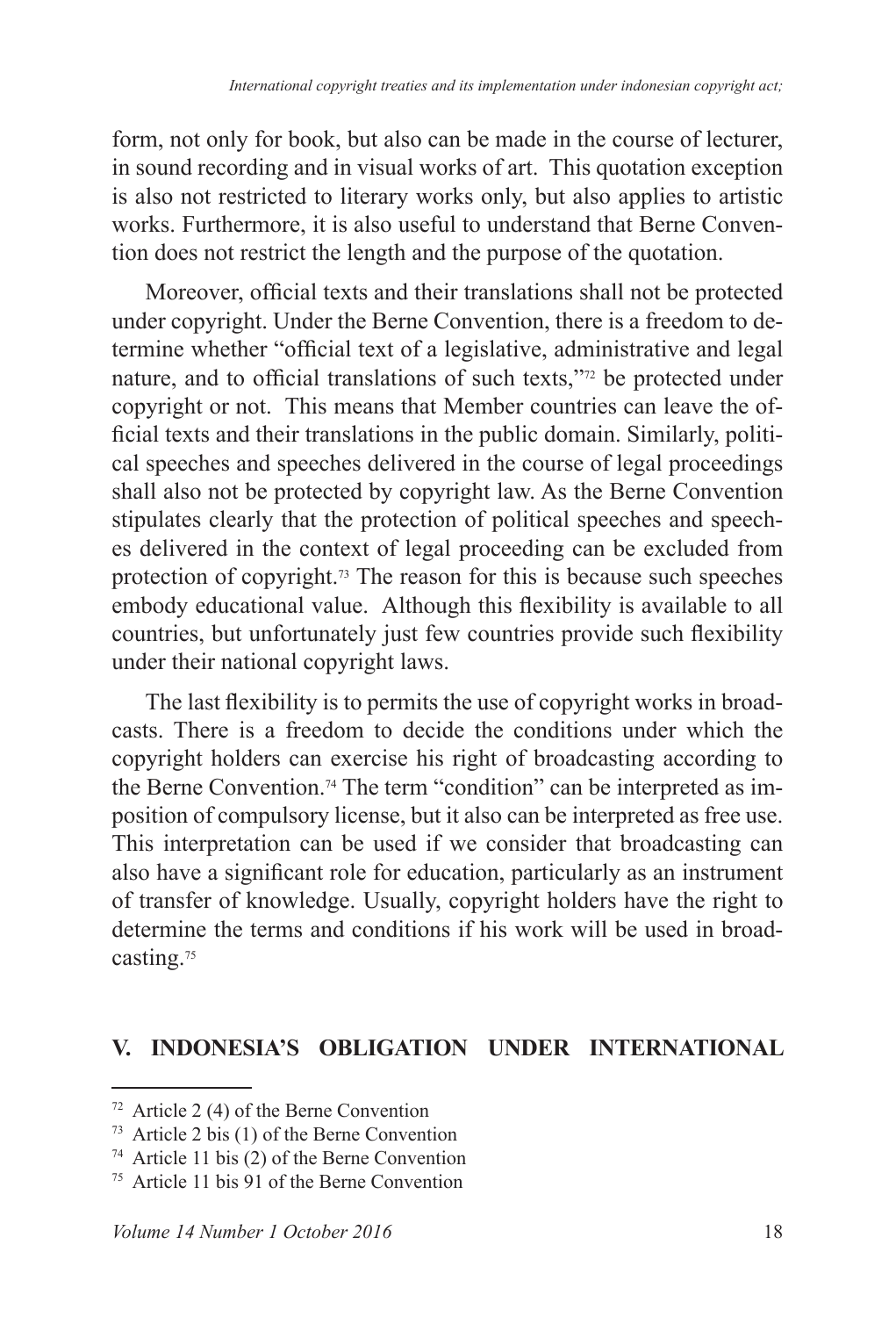### **COPYRIGHT TREATIES**

As mentioned earlier, Indonesia is country that has ratified all the three international copyright instruments, namely the Berne Convention, the TRIPs Agreement and the World Copyright Treaty (WTO) above. Even though like that, Indonesia still has several flexibilities in designing national copyright law meeting with education agenda, particularly access to knowledge, as analyses above also. These flexibilities can be divided into 3 (three) aspects in line with the above analysis.

The first aspect is about the scope of protection. Indonesia should not extend the protection to the works that are not mandatory to be protected as copyright works under the international copyright treaties. Indonesia should only grant the rights necessary to be granted to the holders of copyright.

The second aspect is about the period of protection. In this context, it is essential for Indonesia to strictly provide minimum period of protection to balance the interest of copyright holders and the public access. This period of protection is clearly specified under the TRIPs Agreement, that are for literary and artistic works, the protection is since life of the author until 50 years after the death of the author. Cinematographic works, anonymous or pseudonymous works are protected for 50 years after the making of the works or after the works has been made available to the public. While for the works falls within the category of applied art, they are protected for 25 years as artistic works. It is important to note that providing longer period of protection than that required by the international copyright instruments may potential to inhibit access to knowledge and science, particularly education materials.

The last aspect is about the limitations and exceptions, Indonesia should use all limitations and exceptions to copyright protection which available for this country in accordance with international instruments with the main objective to enhance the implementation of education agenda, particularly access to educational materials. These limitations and exceptions can be in many formulas, as mentioned earlier.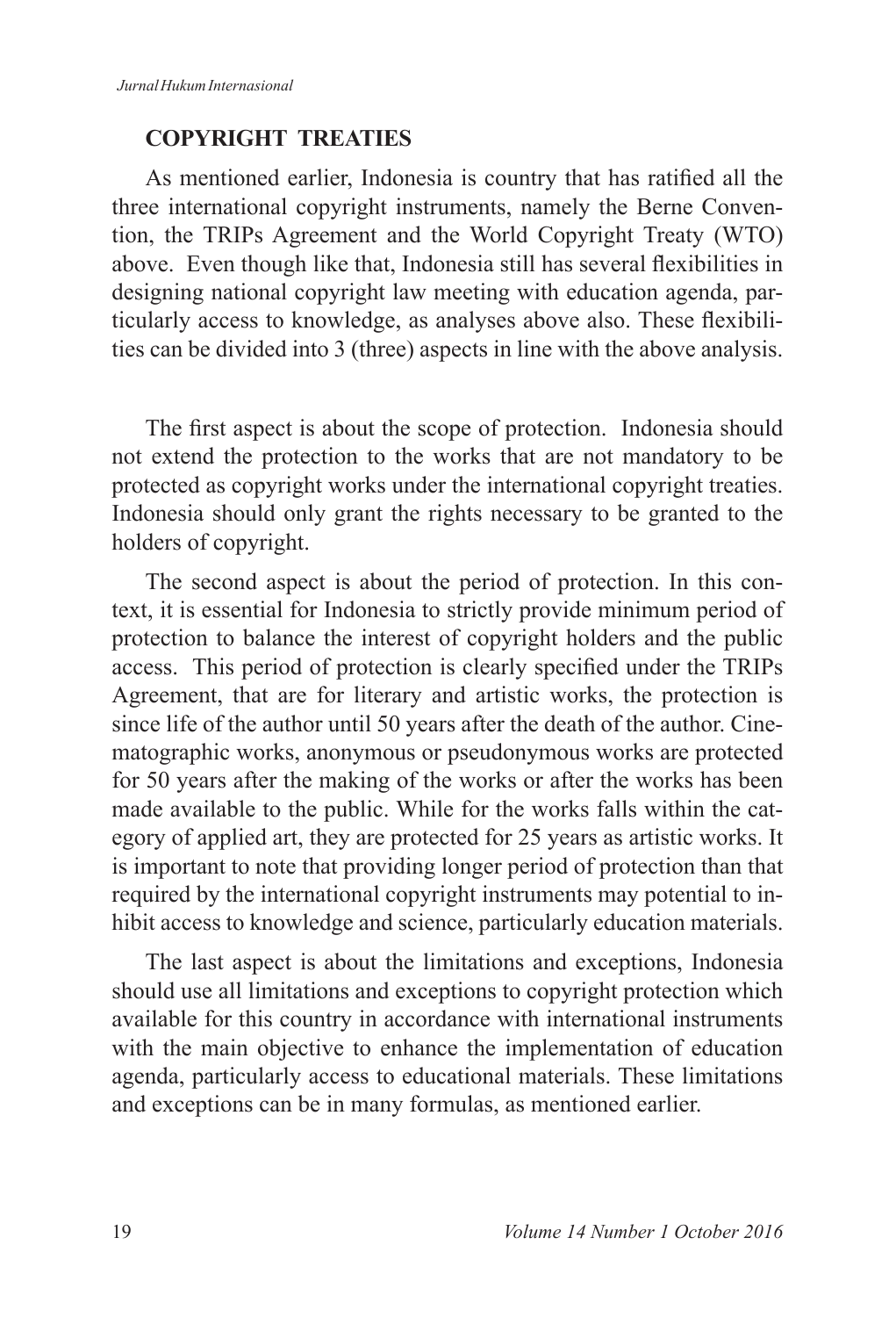## **VI. INDONESIAN COPYRIGHT ACT AND THE SUBSTANTIAL PROVISIONS**

After examining the flexibilities provides by the three international instruments, then followed by the Indonesia's obligations under such instrument, it is important to examine the implementation of such obligations and flexibilities under Indonesian new Copyright Act. It covers the scope of protection, the duration, limitations and exceptions provided under the new Act. Significantly, it examines whether this new Act has drafted to accommodate the need for access to knowledge in Indonesia, whether it uses all flexibilities provided under such instruments in maximal ways to provide access to knowledge. Or otherwise, Indonesia is over compliance to those instruments which potential to inhibit access to knowledge.

In the context of the scope of copyright protection, the new Indonesian Copyright Act provides the scope of protection for creation in the field of science, art and literature, which consists of:

- a. Books, pamphlets, typographical arrangement of published works and all other written works;
- b. Sermons, lecturers, speeches, and other works of utterance
- c. Visual aid made for educational and scientific purposes
- d. Songs and/or music with or without lyrics
- e. dramas, musical dramas, dances, choreographic, puppet shows, and pantomimes
- f. works of art in all forms such as paintings, drawings, engravings, calligraphy, carvings, sculptures or collage
- g. works of applied art
- h. Architectural works
- i. Map
- j. Batik art and other art of motives
- k. Photographic works
- l. Portraits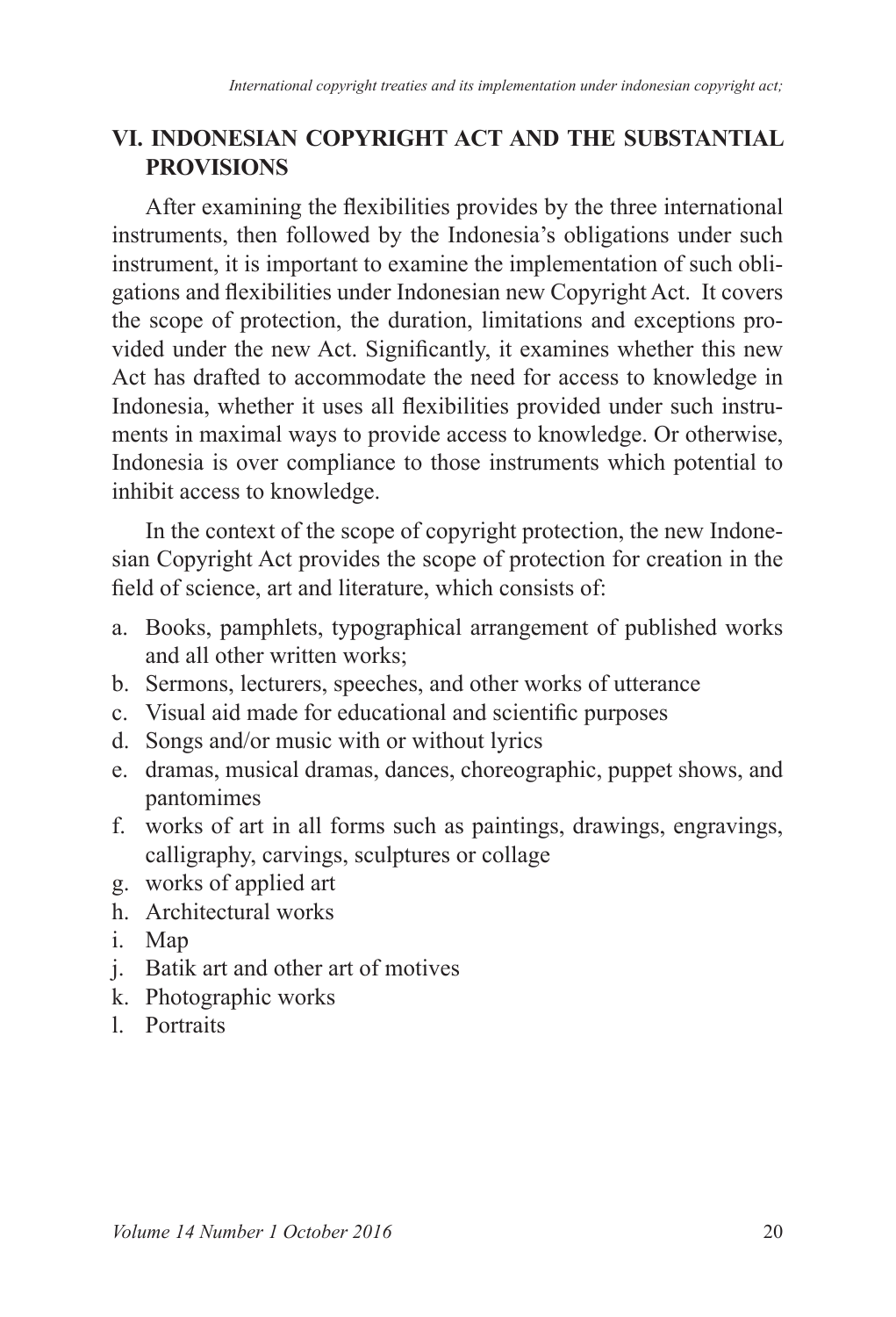### m. Cinematographic works

- n. Translations, interpretations, adaptations, anthologies, databases, adaptation, arrangement, modification and other works from the results of the transformation;
- o. Translation, adaptation, arrangement, transformation, or modification of traditional cultural expression;
- p. Compilation of creation or data either in a format that can be read by the computer program or other media;
- q. Compilation of traditional cultural expressions as long as the compilation constitutes original works;
- r. Video games; and
- s. Computer program.<sup>76</sup>

With the very wide range of subject to be protected under the Article 40 above, it has indicated that the scope of copyright protection under Indonesian Copyright Act is wider than required by the international copyright instruments. This is very clear when "visual aid made for educational and scientific purposes" and "speeches" are protected under copyright. It means also that Indonesia does not use the flexibilities provided under those international instruments, or otherwise, over compliance. From this context, it is very difficult for Indonesia to expect a balance between the protection of copyright and access to educational material. This approach may not appropriate for developing country Indonesia at the time being on the basis that Indonesia needs a better access to educational material to enable this country achieves certain level of economic development.

From the perspective of the duration of copyright protection, the new Indonesia Copyright Act divided the duration of protection into  $2 \text{ (two)}$ periods. For books, pamphlets, and all other written works; Sermons, lecturers, speeches, and other works of utterance; visual aid made for educational and scientific purposes; songs and/or music with or without lyrics; dramas, musical dramas, dances, choreographic, puppet shows, and pantomimes; works of art in all forms such as paintings, drawings, engravings, calligraphy, carvings, sculptures or collage; architectural works; map; and batik art and other art of motives are protected for the

<sup>&</sup>lt;sup>76</sup> See Article 40 of the Indonesian Copyright Act of 2014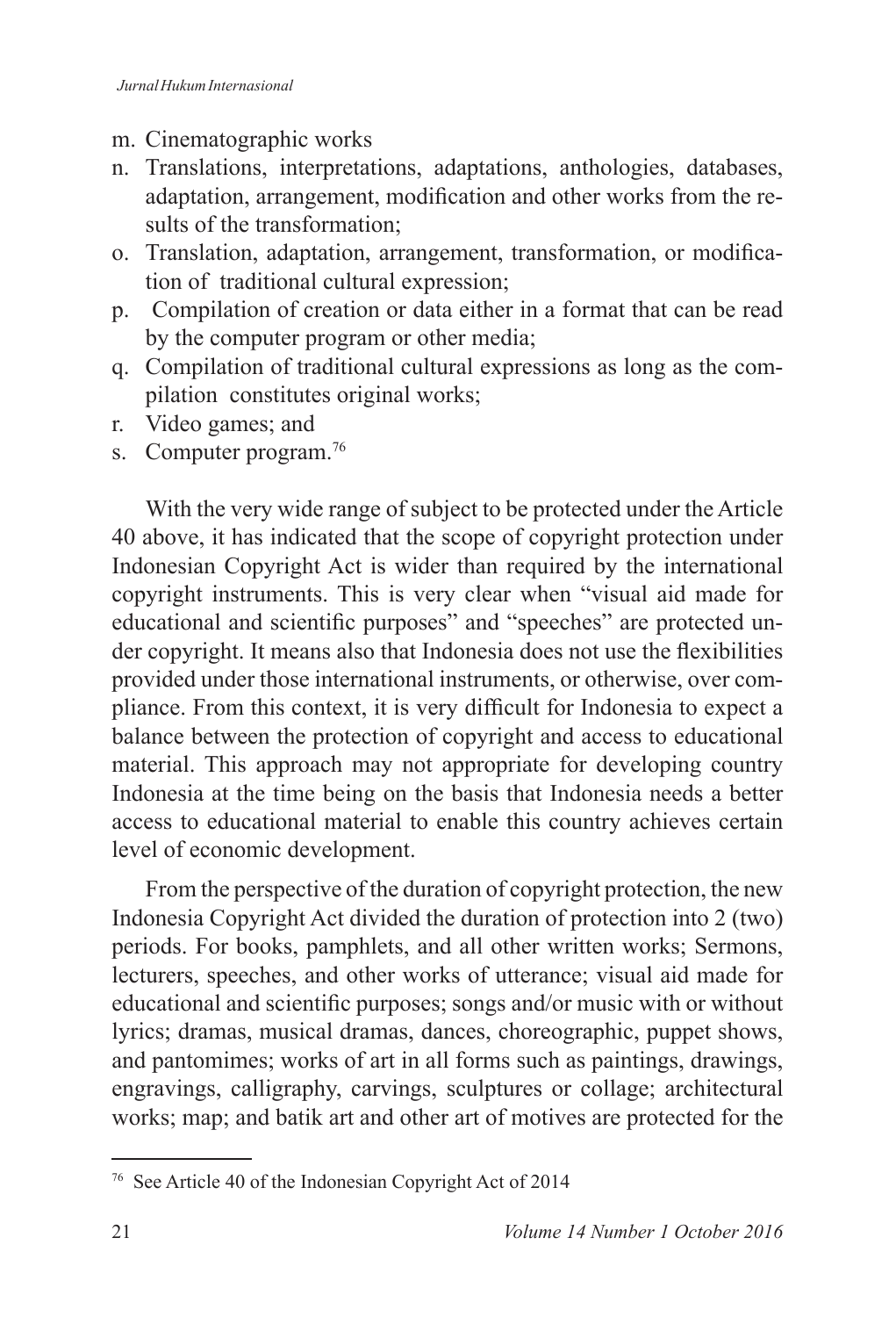life of the author plus 70 (seventy) years after the death of the author.<sup>77</sup> But, under the international copyrights instruments, such works is protected for the life of authors plus 50 (fifty) years after the death of the author. The length of protection until 70 years after the death of the author under Indonesian Copyright Act constitutes TRIPs-Plus norm, the norm that are not easily support access to educational materials in Indonesia<sup>78</sup>

While for photographic works; portraits; cinematographic works; video games; computer program, typographical arrangement of written works; interpretations, adaptations, anthologies, databases, adaptation, arrangement, modification and other works from the results of the transformation; translation, adaptation, arrangement, transformation, or modification of traditional cultural expression; compilation of creation or data either in a format that can be read by the computer program or other media; and compilation of traditional cultural expressions as long as the compilation constitutes original works are all protected for  $50$  $(\text{fifty})$  year since at the first time it announced. This period of protection is also over compliance to the international treaties. However, for applied arts, they are protected for 25 years since at the first time it announced.

Based on the duration of protection above, it can be argued that Indonesia Copyright Act also provides a longer term of protection compared to the international Copyright instruments in which Indonesia should adhere to them. The approach to provide the longer period of protection under new Copyright Act has a potential to inhibit access to educational material in Indonesia. It means also that Indonesian Copyright Act has not been developed in manner to increasingly support access to knowledge.

Interestingly, the new Indonesian Copyright Act also provides limitations and exceptions. In the context of limitation, the Act clearly points out that there is no economic right for:

<sup>&</sup>lt;sup>77</sup> See Article 58 (1) of the Indonesian Copyright Act of 2014.

 $178$  In the US for example, by providing protection for long period of time until 70 years after the death of the authors, society has to wait for long time for the works fall into the public domain where all of people can use it, transform it, adapt it, build on it, and republish it. See in James Boyle, *The Public Domain; Enclosing the Commons of the Mind*, Yale University Press, the US, 2008, p. 11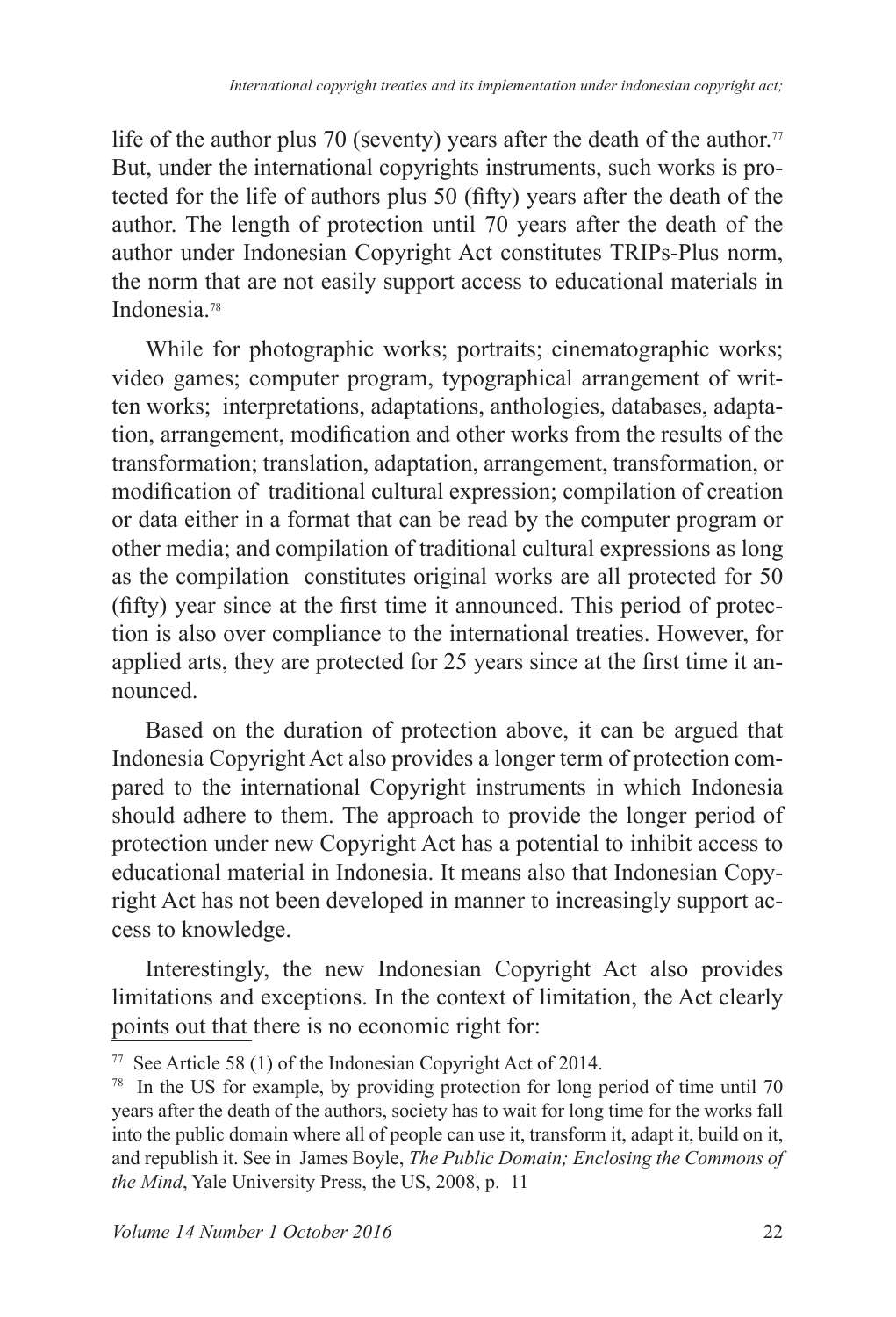- a. The use of short citation of creation or related rights product for reporting current event intended only for the providing real-time information;
- b. Duplication of creation and related rights product only for the purposes of scientific research;
- c. Duplication of creation and related rights product only for the sake of teaching, except for performances and phonograms which have been announced as teaching materials; and
- d. The use for education and development of science that allows a creation and related rights product may be used without the permission of performers, producers, phonograms, or broadcasting.<sup>79</sup>

This Article 26 above is considered as a "fair use" doctrine,<sup>80</sup> and this doctrine is familiar and permitted under international copyright instruments, and all national copyright laws provides the fair use provisions to ensure access to education and development of science and research.<sup>81</sup> However, the degree of such "fair use" is varied from one national law to another.

While in the context of exceptions, the Act stipulates that, there are some conducts which are not regarded as copyright infringement. These conducts are as follows:

- a. distribution and the use of state emblem, and national song according its original nature;
- b. announcement, distribution, multiplication of something that held by or on behalf of government, except otherwise be protected by regulation.
- c. taking actual news, whether wholly nor partially from news office, broadcasting institution, and newsletter and other sources as long as the source must be completely mentioned; or
- d. make and disseminate the content of copyright through media of

 $79$  Article 26 of the Indonesian Copyright Act of 2014.

<sup>&</sup>lt;sup>80</sup> The fair use doctrine was developed in the eighteenth century by English Common Law Judges in interpreting the 1710 Statute of Anne, with the main purpose was to encourage learning. The judges held that learning should be encouraged through unauthorized uses. Fair use consists of principles, and its purpose is to ensure that creativity flourishes in the face of over protection of exclusive rights. See in Willian Patry, *How to Fix Copyright*, Oxford University Press, 2011, p. 215 *Ibid.*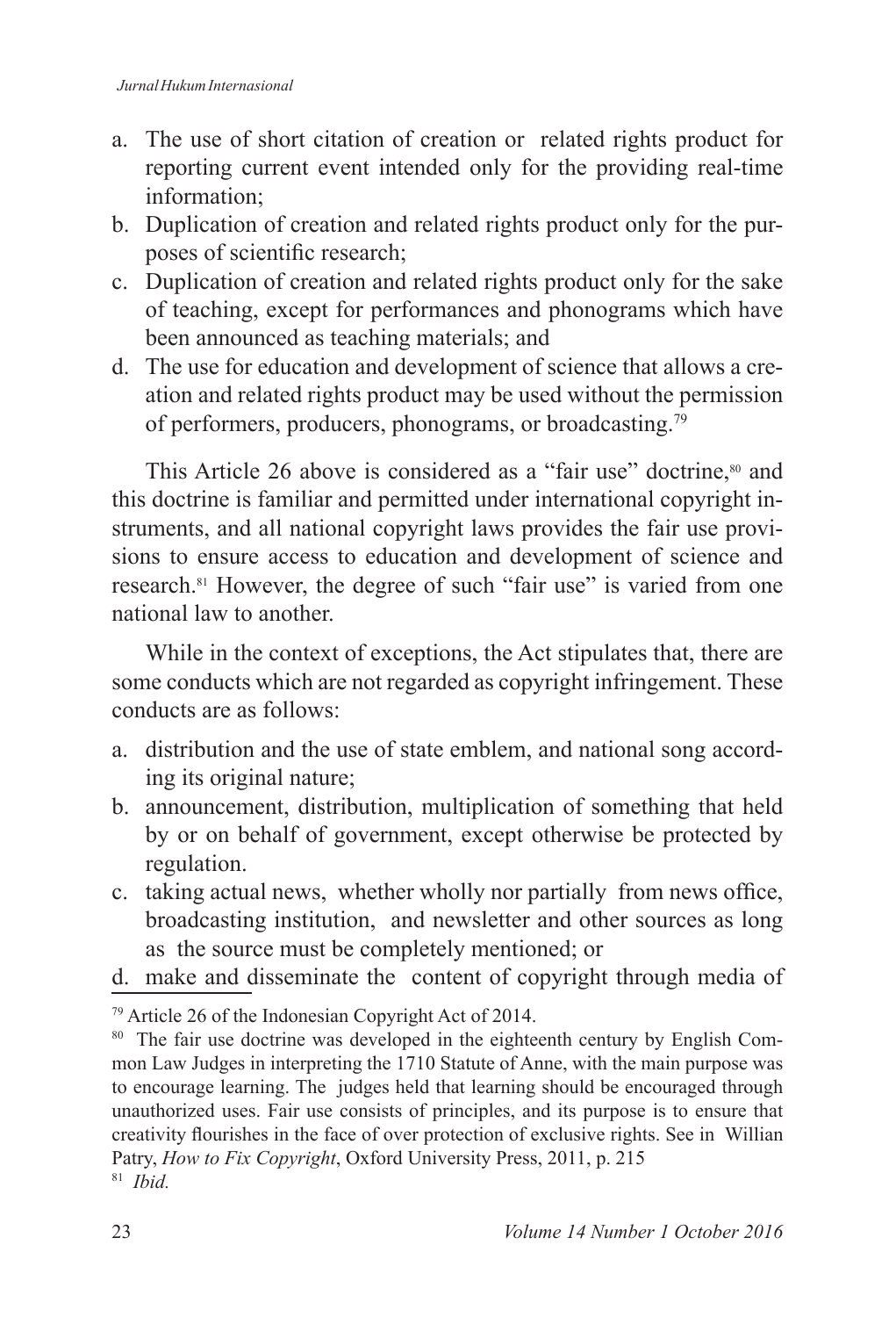information technology and communication that is no commercial and creator has no objection for such conducts;

e. the duplication and distribution of president portrait, and other public figures, by taking into consideration the dignity and fairness in accordance with regulation.

Furthermore, the duplication and modification of a creation, will not be regarded as infringement of copyright if it used for the purposes of  $(1)$  education, research, and writing scientific papers;  $(2)$  security, governance, legislative and court; (3) speech for the purpose of education and science only; and  $(4)$  uncommercial performance.<sup>83</sup> This exception also includes access for education material designed for blind people.

However, for certain types of works or creations, the duplication can be made for one duplicate only, such as for computer program<sup>85</sup> and the duplication for private interest.<sup>86</sup> Furthermore, non-commercial institutions, like library is allowed to duplicate one copy only. Such duplication is only permitted for the sake of education and research, and cannot be repeated. $\frac{87}{7}$  The duplication for the purpose of information also justified as long as it mentioned the source, and name of the author clearly. By providing restriction for one copy only, means that the approach used by Indonesian Copyright Act is to limit the duplications of copyrighted materials, as international copyright instruments does not provide limitation to such duplication as long as for education, and research and development purposes.

Based on the above explanation, it can be clearly concluded that, Indonesia does not use all limitations and exceptions provided by international copyright instruments to enhance access to knowledge and educational materials. It is clear that Indonesia restricts the duplication of books in the library for one duplicate only. But international copyright instruments do not restrict it.

<sup>&</sup>lt;sup>82</sup> Article 43 of the Indonesian Copyright Act of 2014.

 $83$  Article 44 (1) of the Indonesian Copyright Act of 2014.

 $84$  Article 44 (2) of the Indonesian Copyright Act of 2014.

<sup>&</sup>lt;sup>85</sup> Article 45 of the Indonesian Copyright Act of 2014.

<sup>&</sup>lt;sup>86</sup> Article 46 of the Indonesian Copyright Act of 2014.

<sup>&</sup>lt;sup>87</sup> Article 47 of the Indonesian Copyright Act of 2014.

<sup>&</sup>lt;sup>88</sup> Article 48 of the Indonesian Copyright Act of 2014.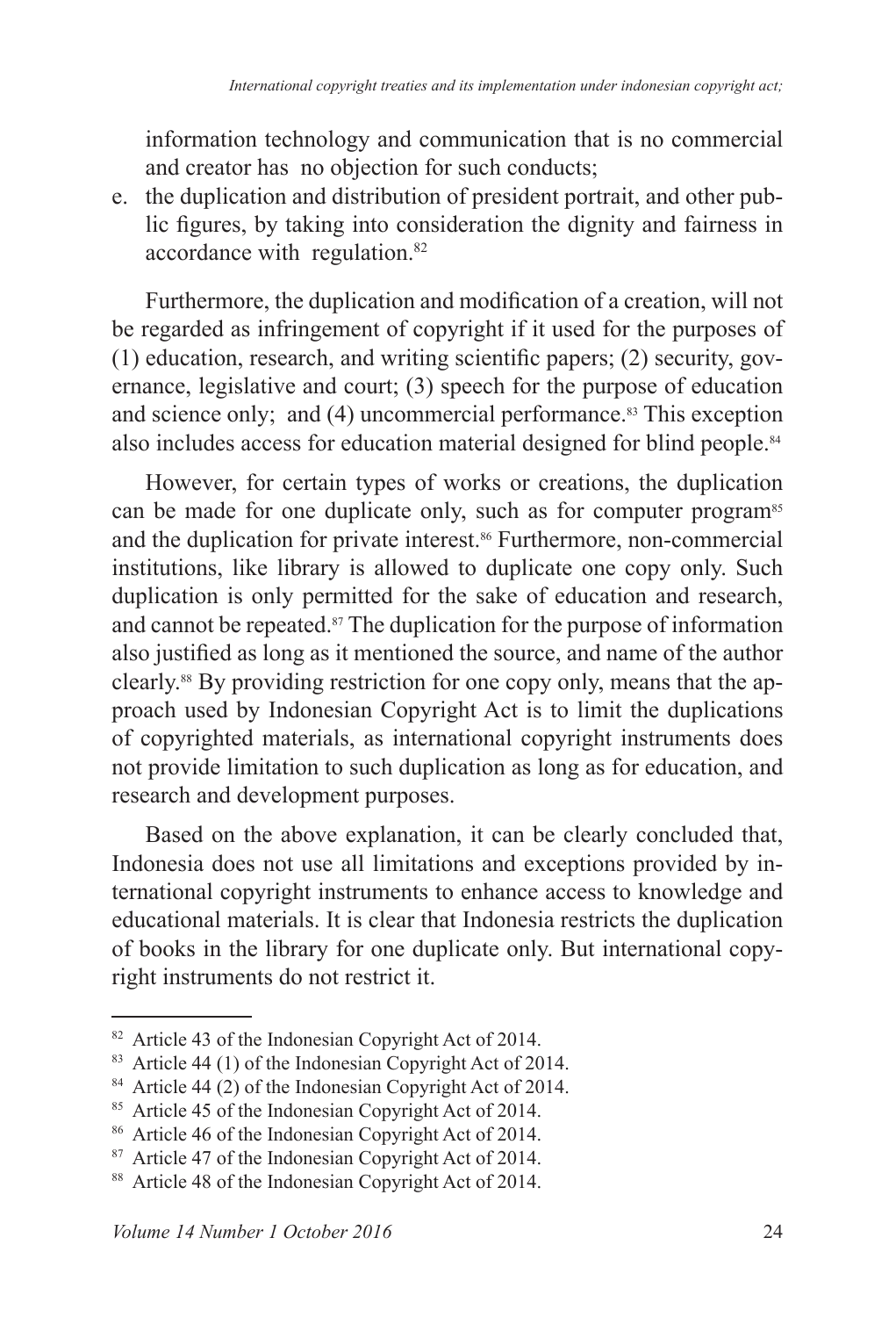### **VII. CONCLUSION**

Although access to knowledge and science has a substantial influence for economic progress in developing country Indonesia, new Indonesian Copyright Act has not been developed in manner to increasingly support such access. Providing strongest protection Copyright under new Indonesian Copyright Act is beyond what is required by the international Copyright treaties which Indonesia has acceded to them, even it consists of TRIPs-Plus norms. This new Act provides a higher standard of protection, ensures more legal certainty of copyrights holders, particularly for the effort to provide a better economic rights of the creators/authors. And because of that, This new Act provides unbalance protection between private rights (author's rights) and public rights (the larger public interest, particularly education, research and access to information).

This Article concludes that all available limitations and exceptions provided by international Copyright treaties that would have opened up access to knowledge has not incorporated into this Act. This Act is not only expands the scope of protection and duration, but also provides narrow limitations and exceptions to ensure better economic rights for the right holders, and paid less attention to the access to knowledge, particularly educational materials. Accordingly, this Act has a potential to inhibit access to knowledge.

#### **BIBLIOGRAPHY**

#### **Books:**

- Carolyn Deere, *The Implementation Game; The TRIPs Agreement and the Global Politics of Intellectual Property Reform in Developing Countries*, Oxford University Press, 2009.
- Christoph Antons*, Intellectual Property Law in Indonesia, Kluwer Law international,* London.  $2000$ .
- Consumers International, *Copyright and Access to Knowledge, Policy Recommendations on Flexibilities on Copyright Laws*, Kuala Lumpur, 2006.
- James Boyle, *The Public Domain; Enclosing the Commons of the Mind*, Yale University Press, the US, 2008
- Susan Isiko Strba, *International Copyright and Access to Education in Developing: Exploring Multilateral Legal and Quasi-Legal Solution*, Martinus Nijhoff Publisher, Leiden, Boston, 2012.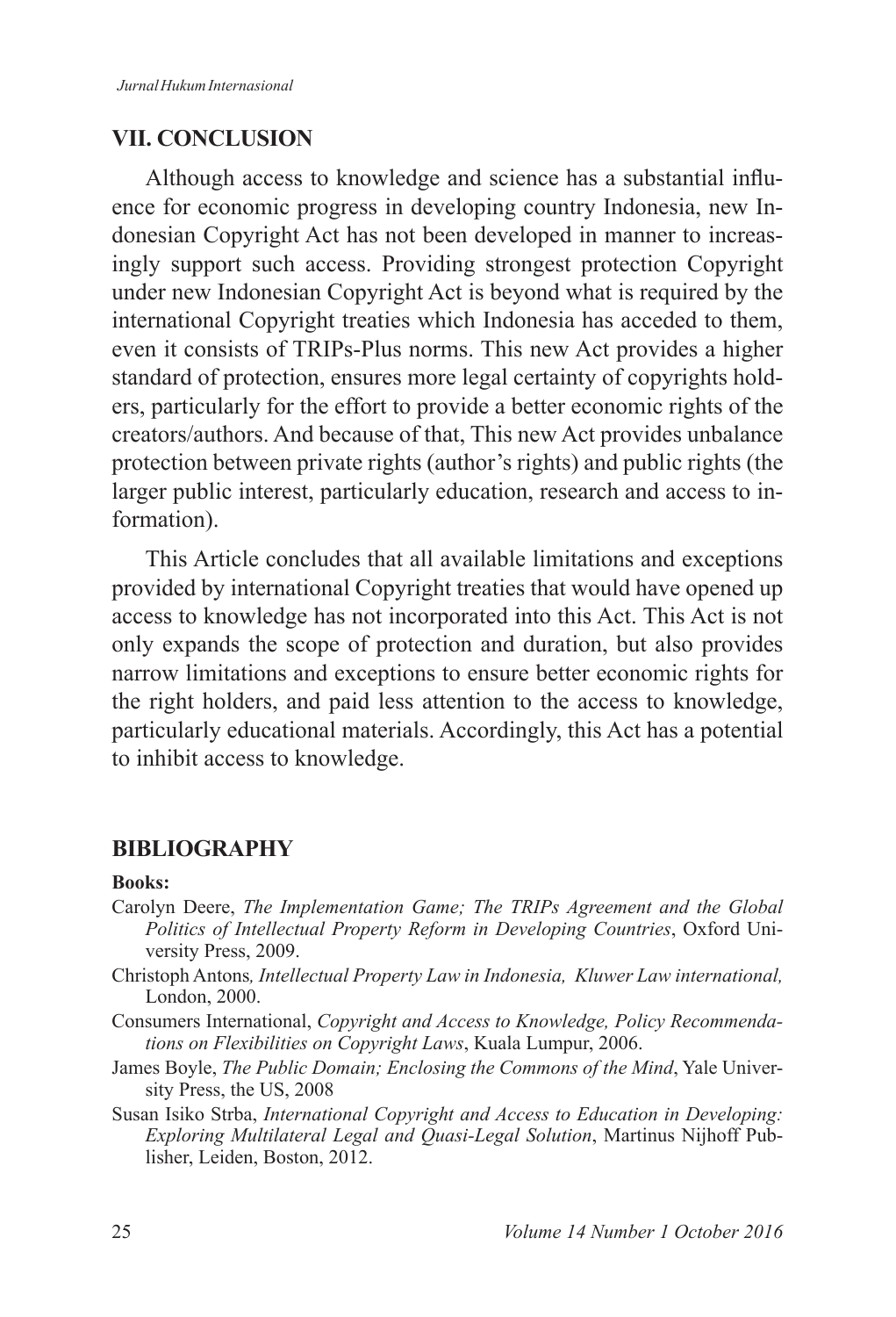Willian Patry, *How to Fix Copyright*, Oxford University Press, 2011.

#### **Book Chapters:**

- Carlos M. Correa, "TRIPs and TRIPs-Plus Protection and Impacts in Latin America" in Daniel Gervais (ed.), *Intellectual Property, Trade and Development; Strategies to Optimize Economic Development in a TRIPs-Plus Era*, Oxford University Press, 2007, pp. 221-257.
- Jakkrith Kuanpoth, "TRIPs-Plus Rules under Free Trade Agreements; An Asian Perspective", in Christopher Heath and Anselm Kamperman Sanders (eds), *Intellectual Property and Free Trade Agreements, Hart, 2007.*
- Vera Frans, "Back to Balance; Limitations and Exceptions to Copyright", in Gaëlle Krikorian and Amy Kapczynski (eds), *Access to Knowledge in the Age of Intellectual Property*, Zone Books, New York, 2010, pp 517-529.

#### **Journal Articles:**

- Alan Story, "Burn Berne; Why the Leading International Copyright Convention Must be Repealed', accessed in  $\frac{\text{https://kar.kent.ac.uk/251/1/storyg3r.pdf}}{$  (last visited April 2016)
- Graeme Dinwoodie, "The WIPO Copyright Treaty: A Transition to the Future of International Copyright Lawmaking", 57 Cas.W.Res.L.Rev.751(2007), available at: <http://scholarlycommons.law.case.edu/caselrev/vol57/iss4/5> (last visited March  $2016$ )
- J.H. Reichman , "Universal Minimum Standards of Intellectual Property Protection under the TRIPS Component of the WTO Agreement", *The International Lawyer*, Vol. 29, No. 2 (Summer 1995), pp. 345-388, accessed at <http://www.jstor.org/ stable/40707772> (last visited March 2016)
- Molly Land, "Rebalancing TRIPS", *33 Mich.J. Int'l L. 433 (2012),* available at:  $\frac{\text{th}}{\text{th}}$ //repository.law.umich.edu/miil/vol33/iss3/1> (last visited at March 2016)
- Raman Mittal, "Whether Indian Law Allows Parallel Imports of Copyrighted Works; An Investigation", *Journal of India Law Institute*, Vol 55, Issue 4, 2013, p.504.

#### **Internet References:**

"International Exhaustion and Parallel Importation", in World Intellectual Property Organization, accessed at <http://www.wipo.int/sme/en/ip\_business/export/international exhaustion.htm> (last visited March 2016).

#### **Treaties:**

- Agreement on Trade Related Aspects of Intellectual Property Rights (TRIPs) of 1994. (Marrakesh Agreement Establishing the World Trade Organization, Annex 1C, 15 April 1994, 33 I.L.M. 1197, 1201 (entered into force on  $1<sup>st</sup>$  January 1995).
- Berne Convention for the Protection of Literary and Artistic Works of September 9, 1886, completed at Paris on May 4, 1896, revised at Berlin on November 13, 1908, completed at Berne on March 20, 1914, revised at Rome on June 2, 1928, at Brussels on June 26, 1948, at Stockholm on July 14, 1967, and at Paris on July 24, 1971, and amended on September 28, 1979, Treaty Series, vol. 331, p. 217.